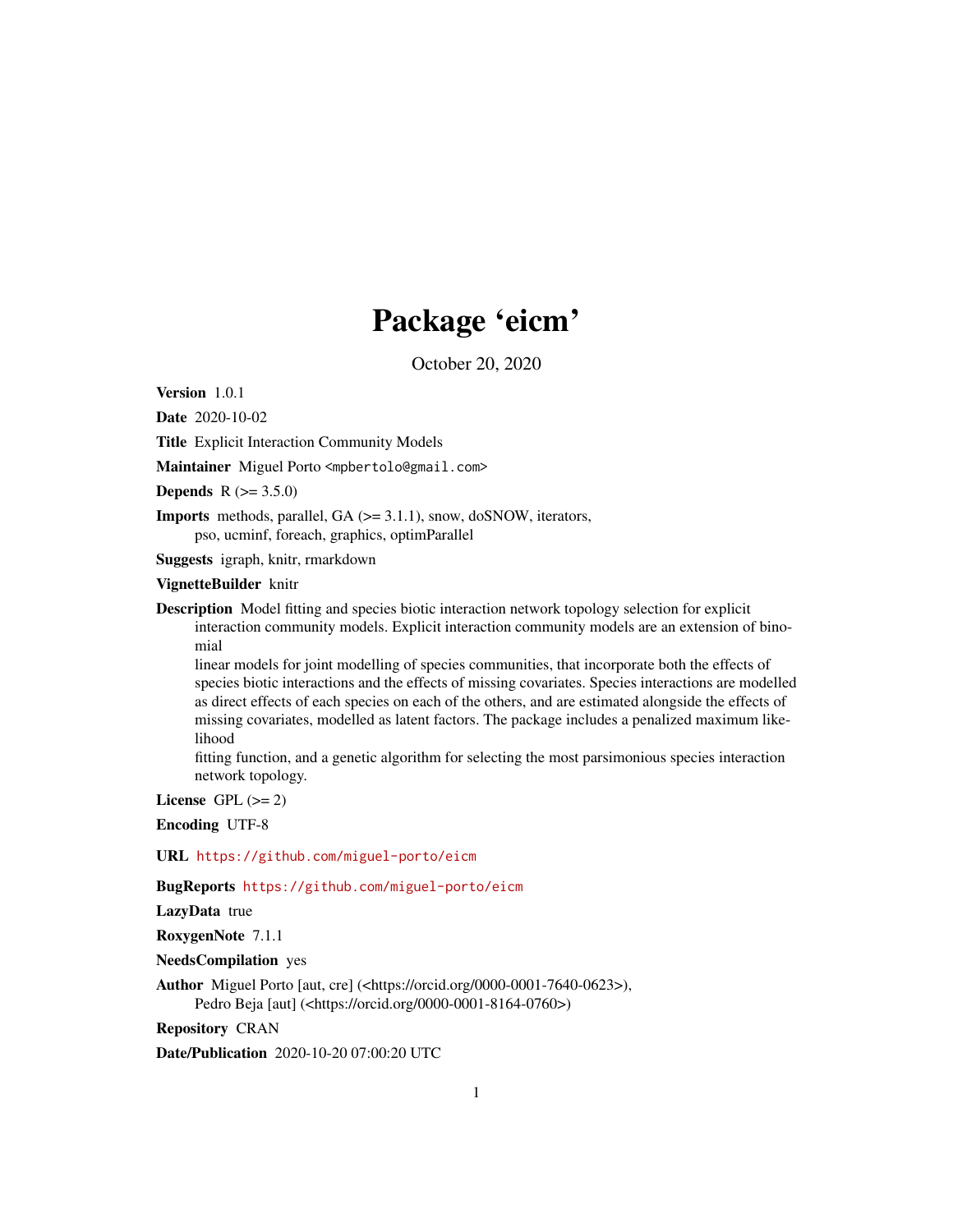### <span id="page-1-0"></span>R topics documented:

|       |                                                                                                                                                                                                                                | $\overline{3}$ |
|-------|--------------------------------------------------------------------------------------------------------------------------------------------------------------------------------------------------------------------------------|----------------|
|       |                                                                                                                                                                                                                                | $\overline{4}$ |
|       |                                                                                                                                                                                                                                | -5             |
|       | confinite comme contract to the contract of the contract of the contract of the contract of the contract of the contract of the contract of the contract of the contract of the contract of the contract of the contract of th | -6             |
|       |                                                                                                                                                                                                                                | $\overline{7}$ |
|       |                                                                                                                                                                                                                                |                |
|       |                                                                                                                                                                                                                                |                |
|       |                                                                                                                                                                                                                                |                |
|       |                                                                                                                                                                                                                                |                |
|       |                                                                                                                                                                                                                                |                |
|       |                                                                                                                                                                                                                                |                |
|       |                                                                                                                                                                                                                                |                |
|       |                                                                                                                                                                                                                                |                |
|       |                                                                                                                                                                                                                                |                |
|       |                                                                                                                                                                                                                                |                |
|       |                                                                                                                                                                                                                                |                |
|       |                                                                                                                                                                                                                                |                |
|       |                                                                                                                                                                                                                                |                |
|       |                                                                                                                                                                                                                                |                |
| Index |                                                                                                                                                                                                                                | 25             |

<span id="page-1-1"></span>eicm-package *eicm: Explicit Interaction Community Models*

#### Description

Explicit Interaction Community Models

#### Details

Model fitting and species biotic interaction network topology selection for explicit interaction community models. Explicit interaction community models are an extension of binomial linear models for joint modelling of species communities, that incorporate both the effects of species biotic interactions and the effects of missing covariates. Species interactions are modelled as direct effects of each species on each of the others, and are estimated alongside the effects of missing covariates, modelled as latent factors. The package includes a penalized maximum likelihood fitting function, and a genetic algorithm for selecting the most parsimonious species interaction network topology.

#### Main functions

[eicm](#page-6-1), [eicm.fit](#page-10-1)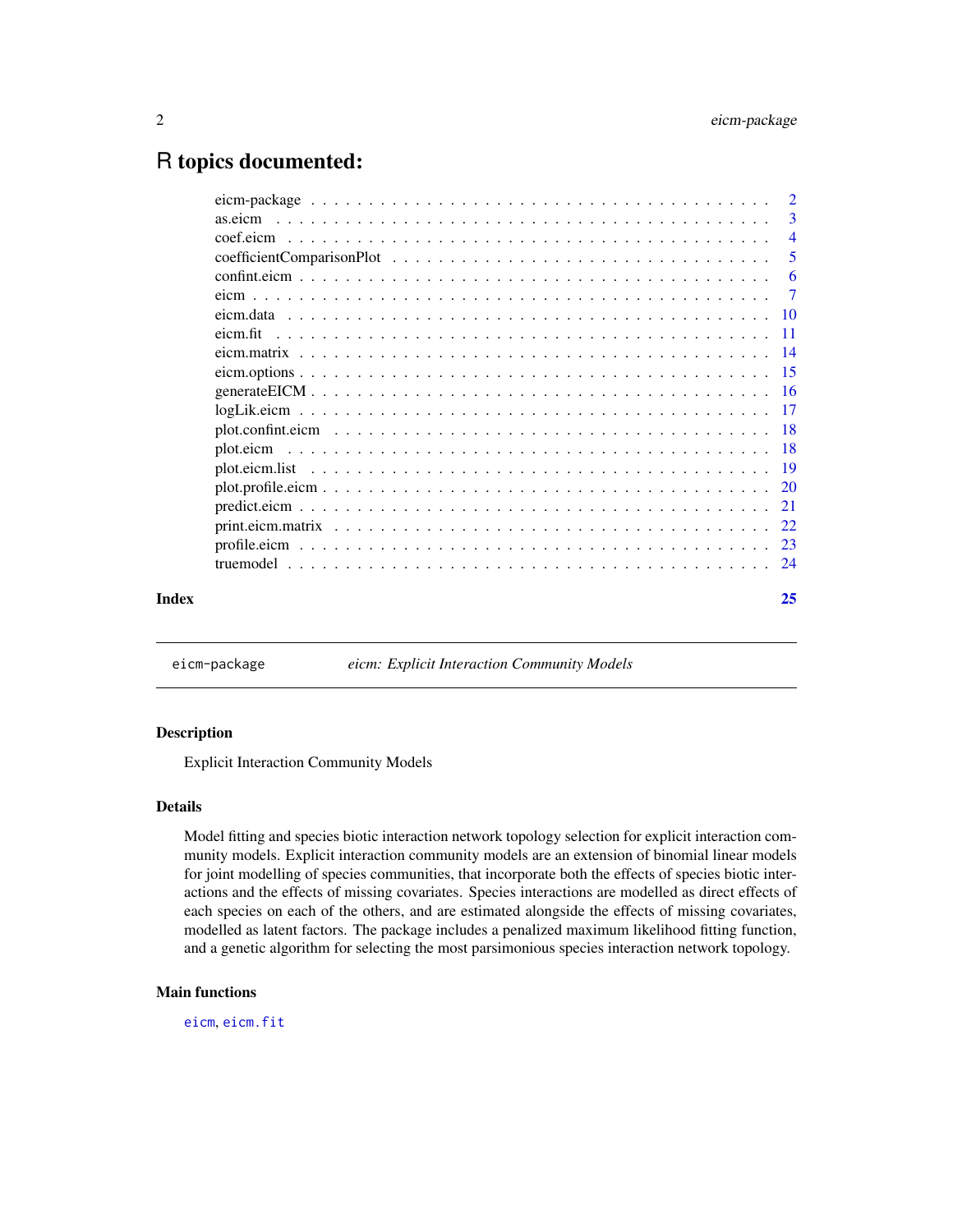<span id="page-2-1"></span><span id="page-2-0"></span>

Constructs a EICM model object from given coefficients and data. Useful for simulating "true" models, otherwise only used internally.

#### Usage

```
as.eicm(
  env.coefs,
  sp.coefs = NULL,
 latent = NULL,
  options = NULL,
  occurrences = NULL,
  env = NULL,traits = NULL,
  intercept = TRUE,
  regularization = NULL
)
```
#### Arguments

| env.coefs      | the environmental coefficient matrix: a species x variable matrix (including in-<br>tercept).                                                                     |
|----------------|-------------------------------------------------------------------------------------------------------------------------------------------------------------------|
| sp.coefs       | the species interaction coefficient matrix: a species x species matrix, with zero<br>diagonal.                                                                    |
| latent         | the values for the latent variables in each sample: a sample x latent variable<br>matrix.                                                                         |
| options        | a eicm options object defining options for fitting. Usually not needed, use<br>forbidden, mask.sp and exclude.prevalence instead.                                 |
| occurrences    | a binary $(0/1)$ sample x species matrix, possibly including NAs.                                                                                                 |
| env            | an optional sample x environmental variable matrix, for the known environmen-<br>tal predictors.                                                                  |
| traits         | an optional species x trait matrix. Currently, it is only used for excluding species<br>interactions a priori.                                                    |
| intercept      | logical specifying whether to add a column for the species-level intercepts.                                                                                      |
| regularization | a two-element numeric vector defining the regularization lambdas used for en-<br>vironmental coefficients and for species interactions respectively. See details. |

#### Details

regularization is only used for storing the regularization lambdas used in model fitting. It is ignored in simulation.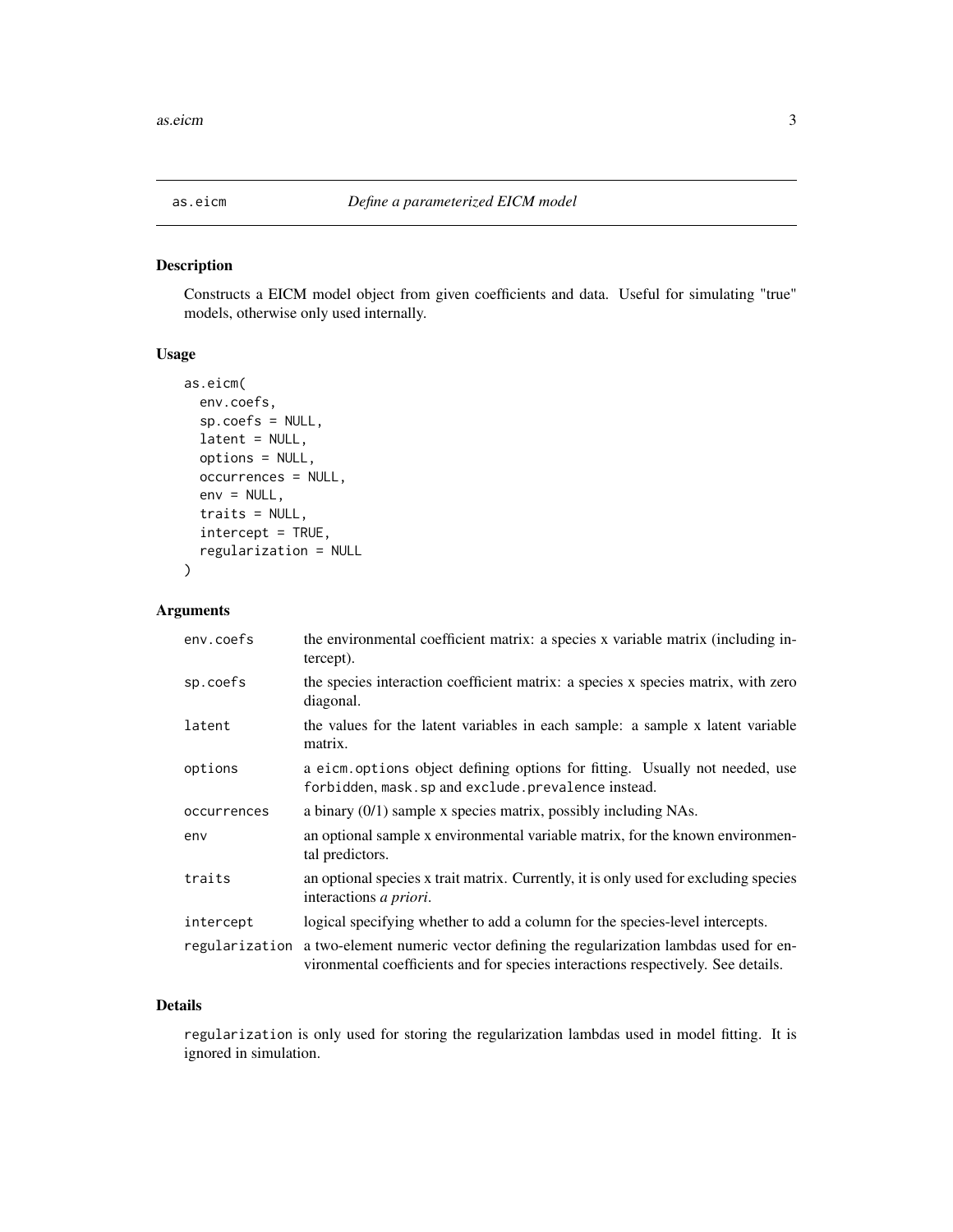<span id="page-3-0"></span>A eicm object that can be used for prediction.

#### Note

This function is only useful for simulation purposes. If you want to predict values from a fitted model, a eicm object is already provided for the fitted model.

#### See Also

[predict.eicm](#page-20-1)

#### Examples

```
# Generate some coefficients
nenv <-2nsp <- 20
nsamples <- 200
env <- matrix(rnorm(nenv * nsamples), ncol=nenv, nrow=nsamples)
env.coefs \leq matrix(runif((nenv + 1) * nsp, -4, 4), nrow=nsp)
sp.coefs <- matrix(0, nrow=nsp, ncol=nsp)
sp.coefs[3, 5] <- 3
sp.coefs[4, 8] <- 2
# Define a true model (including environmental data)
truemodel <- as.eicm(env=env, env.coefs=env.coefs, sp.coefs=sp.coefs)
# We can now realize it
predict(truemodel)
```
coef.eicm *Extract EICM model coefficients*

#### Description

Extract the EICM model coefficients, organized in three separate matrices.

#### Usage

## S3 method for class 'eicm' coef(object, ...)

| object   | a EICM model.                       |
|----------|-------------------------------------|
| $\cdots$ | additional argument(s) for methods. |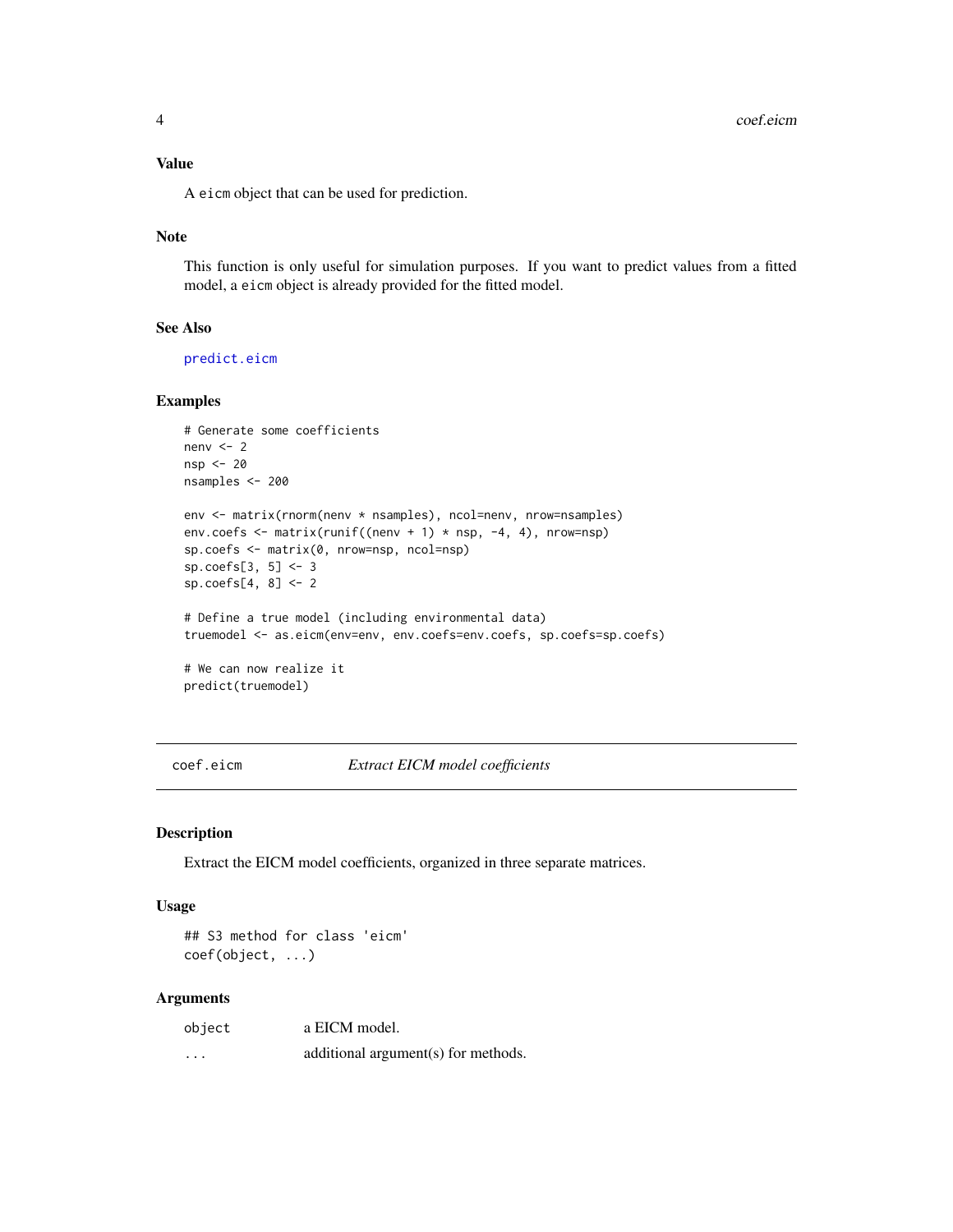<span id="page-4-0"></span>A list with three coefficient matrices:

\$env environmental coefficients

\$sp species interaction coefficients. It reads as: species C (column) affects species R (row) with the coefficient sp[R, C]

\$samples estimated latent variable values

<span id="page-4-1"></span>coefficientComparisonPlot

*Diagnostic monitor plots for EICM*

#### Description

Visually compare the true model with estimation results (final results or during model fitting) and compute accuracy statistics.

#### Usage

```
coefficientComparisonPlot(
 model,
  true.model,
  nenv.to.plot = 0,
  nlatent.to.plot = 0,
  plot.interactions = any(model$sp != 0),
  plot.intercept = FALSE,
  excluded.interactions = NULL,
  layout = TRUE,
  noplot = FALSE,
  env.stats = TRUE,
  legend = TRUE,
  ...
)
```

| model             | the EICM model of interest.                                                     |
|-------------------|---------------------------------------------------------------------------------|
| true.model        | the true model to compare with (usually, the one used for simulating the data). |
| nenv.to.plot      | the number of environmental variables to plot.                                  |
| nlatent.to.plot   |                                                                                 |
|                   | the number of latent variables to plot.                                         |
| plot.interactions |                                                                                 |
|                   | logical. Plot interaction coefficient scatterplot?                              |
|                   | plot.intercept logical. plot the species-level intercepts?                      |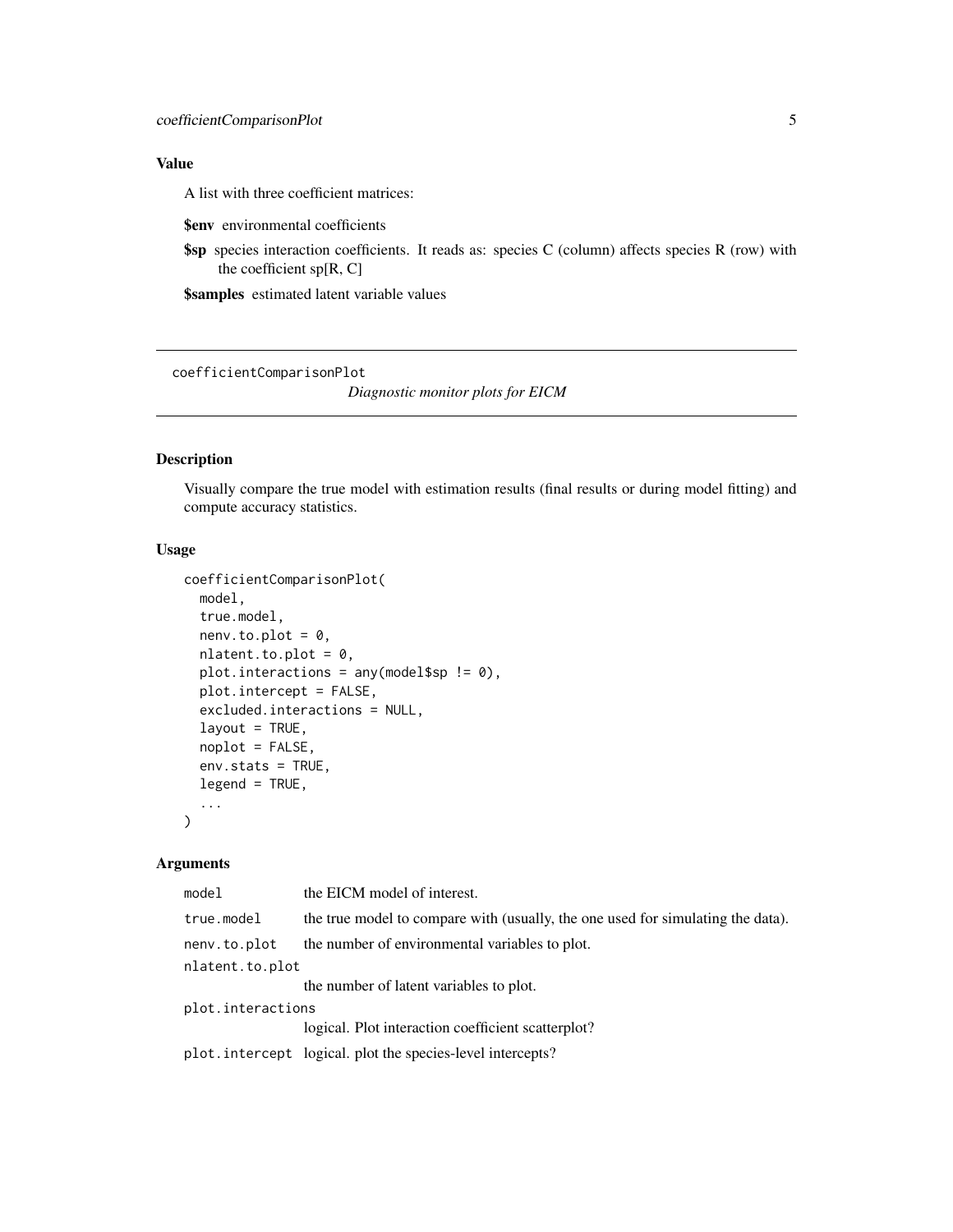<span id="page-5-0"></span>

| excluded.interactions |                                                                                         |
|-----------------------|-----------------------------------------------------------------------------------------|
|                       | a binary species x species matrix telling which interactions were excluded a<br>priori. |
| layout                | logical. Do multi-panel layout?                                                         |
| noplot                | logical. Do plots? If TRUE, it will return the accuracy statistics only.                |
| env.stats             | logical. Compute accuracy for environmental predictors?                                 |
| legend                | logical. Plot legend?                                                                   |
| $\cdots$              | further arguments to pass to plot.                                                      |

A vector with accuracy statistics.

<span id="page-5-1"></span>

| confint.eicm | Confidence intervals for EICM parameters |
|--------------|------------------------------------------|
|--------------|------------------------------------------|

#### Description

Computes the profile (penalized) likelihood confidence intervals for all estimated parameters in a EICM model. If the likelihood profiles are not computed yet, they will be computed first.

#### Usage

```
## S3 method for class 'eicm'
confint(
 object,
 parm,
 level = 0.99,step = 0.3,
 ncores = parallel::detectCores(),
  ...
\mathcal{L}
```
#### Arguments

| object   | the fitted EICM model.                                                            |
|----------|-----------------------------------------------------------------------------------|
| parm     | currently unused.                                                                 |
| level    | the confidence level required.                                                    |
| step     | the step increments/decrements at which to compute the likelihood profile points. |
| ncores   | the number of CPU cores to use when computing profiles for all parameters.        |
| $\cdots$ | additional argument(s) for methods                                                |

#### Value

The same model object with a new confint component.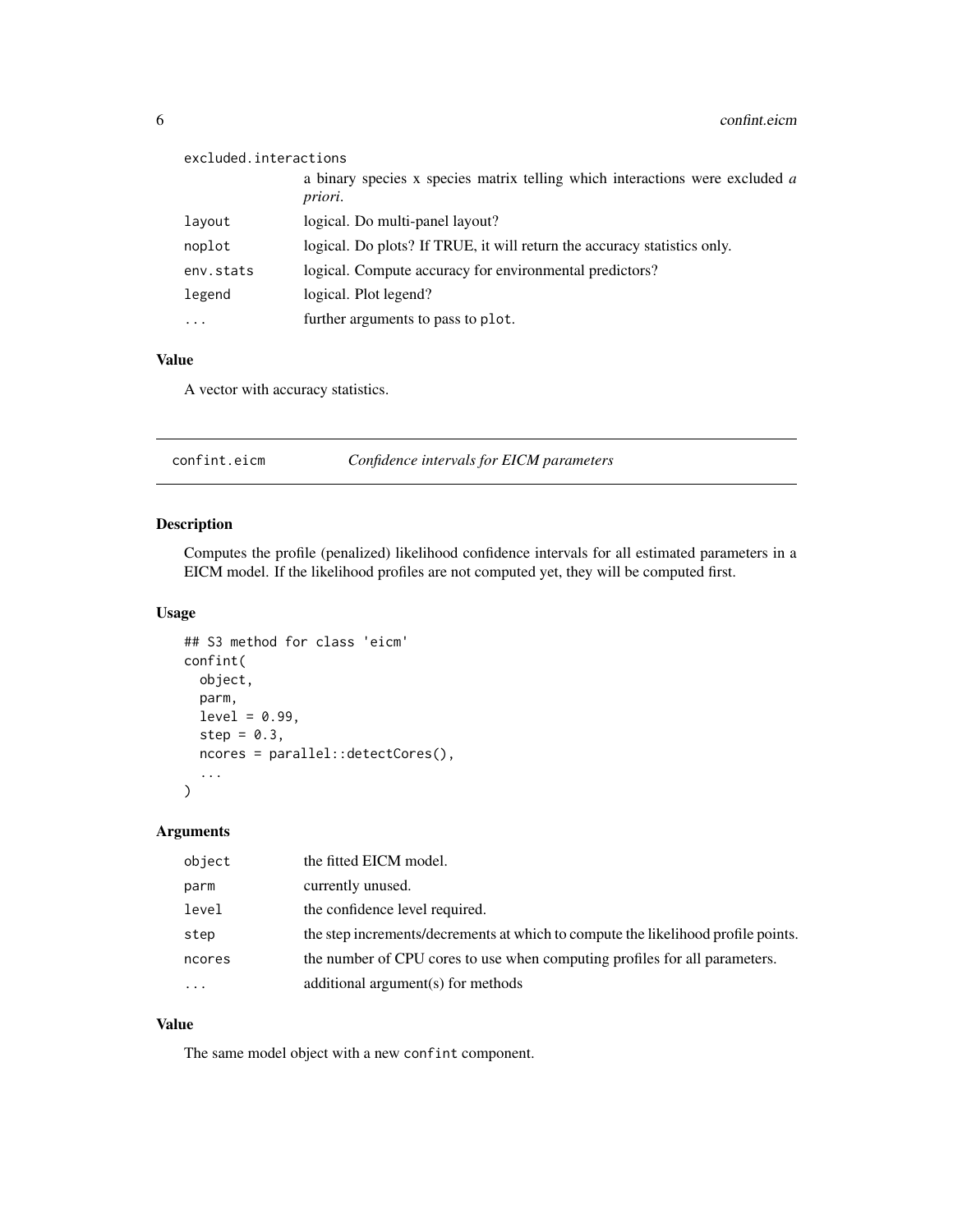#### <span id="page-6-0"></span>eicm **7**

#### Examples

```
# load the included parameterized model
data(truemodel)
# realize the model
occurrences <- predict(truemodel, nrepetitions=1)
# fit the model without species interactions
fitted <- eicm(occurrences, n.latent=2, mask.sp=0, do.selection=FALSE)$fitted.model
# compute confidence intervals for all parameters
# this updates the fitted model with the confints
fitted <- confint(fitted, ncores=2)
# plot the confidence intervals
plot(fitted, type="confint")
```
<span id="page-6-1"></span>eicm *Fit and select an Explicit Interaction Community Model (EICM)*

#### Description

Given species occurrence data and (optionally) measured environmental predictors, fits and selects an EICM that models species occurrence probability as a function of measured predictors, unmeasured predictors (latent variables) and direct species interactions.

```
eicm(
  occurrences,
  env = NULL,traits = NULL,
  intercept = TRUE,
  n.latent = 0,
  rotate.latents = FALSE,
  scale.latents = TRUE,
  forbidden = NULL,
  allowed = NULL,
  mask(sp = NULL,exclude.prevalence = 0,regularization = c(ifelse(n.latent > 0, 6, 0.5), 1),
  regularization.type = "hybrid",
  penalty = 4,
  theta.threshold = 0.5,
  latent.lambda = 1,
  fit.all.with.latents = TRUE,
```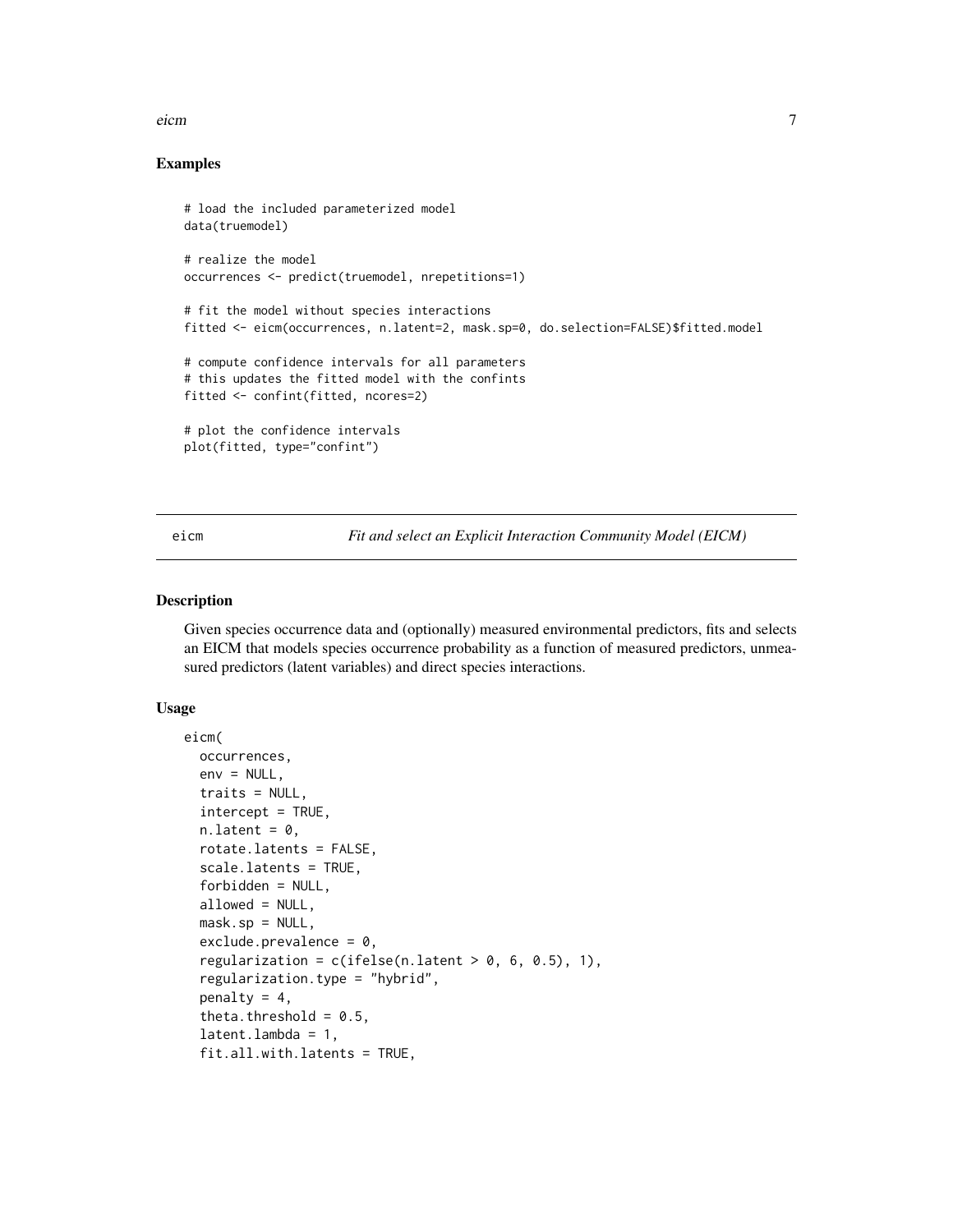```
popsize.sel = 2,
 n.cores = parallel::detectCores(),
 parallel = FALSE,
 true.model = NULL,
 do.selection = TRUE,
 do.plots = TRUE,
 fast = FALSE,refit.selected = TRUE
\mathcal{L}
```

| occurrences         | a binary $(0/1)$ sample x species matrix, possibly including NAs.                                                                                                                                                                                                                                                                                                                                                                                                                                             |  |
|---------------------|---------------------------------------------------------------------------------------------------------------------------------------------------------------------------------------------------------------------------------------------------------------------------------------------------------------------------------------------------------------------------------------------------------------------------------------------------------------------------------------------------------------|--|
| env                 | an optional sample x environmental variable matrix, for the known environmen-<br>tal predictors.                                                                                                                                                                                                                                                                                                                                                                                                              |  |
| traits              | an optional species x trait matrix. Currently, it is only used for excluding species<br>interactions a priori.                                                                                                                                                                                                                                                                                                                                                                                                |  |
| intercept           | logical specifying whether to add a column for the species-level intercepts.                                                                                                                                                                                                                                                                                                                                                                                                                                  |  |
| n.latent            | the number of latent variables to estimate.                                                                                                                                                                                                                                                                                                                                                                                                                                                                   |  |
| rotate.latents      | logical. Rotate the estimated latent variable values (the values of the latents at<br>each sample) in the first step with PCA? Defaults to FALSE.                                                                                                                                                                                                                                                                                                                                                             |  |
| scale.latents       | logical. Standardize the estimated latent variable values (the values of the latents<br>at each sample) in the first step? Defaults to TRUE.                                                                                                                                                                                                                                                                                                                                                                  |  |
| forbidden           | a formula (or list of) defining which species interactions are not to be estimated.<br>See details. This constraint is cumulative with other constraints (mask.sp and<br>exclude.prevalence).                                                                                                                                                                                                                                                                                                                 |  |
| allowed             | a formula (or list of) defining which species interactions are to be estimated.<br>See details. This constraint is cumulative with other constraints (mask. sp and<br>exclude.prevalence).                                                                                                                                                                                                                                                                                                                    |  |
| mask.sp             | a scalar or a binary square species x species matrix defining which species in-<br>teractions to exclude (0) or include (1) <i>a priori</i> . If a scalar (0 or 1), 0 excludes<br>all interactions, 1 allows all interactions. If a matrix, species in the columns<br>affect species in the rows, so, setting mask. $sp[3, 8] < -0$ means that species #8<br>is assumed <i>a priori</i> to not affect species #3. This constraint is cumulative with<br>other constraints (forbidden and exclude.prevalence). |  |
| exclude.prevalence  |                                                                                                                                                                                                                                                                                                                                                                                                                                                                                                               |  |
|                     | exclude species interactions which are caused by species with prevalence equal<br>or lower than this value. This constraint is cumulative with other constraints<br>(forbidden and mask.sp)                                                                                                                                                                                                                                                                                                                   |  |
|                     | regularization a two-element numeric vector defining the regularization lambdas used for en-<br>vironmental coefficients and for species interactions respectively. See details.                                                                                                                                                                                                                                                                                                                              |  |
| regularization.type |                                                                                                                                                                                                                                                                                                                                                                                                                                                                                                               |  |
|                     | one of "lasso", "ridge" or "hybrid", defining the type of penalty to apply. Type<br>"hybrid" applies ridge penalty to environmental coefficients and LASSO to in-<br>teraction coefficients.                                                                                                                                                                                                                                                                                                                  |  |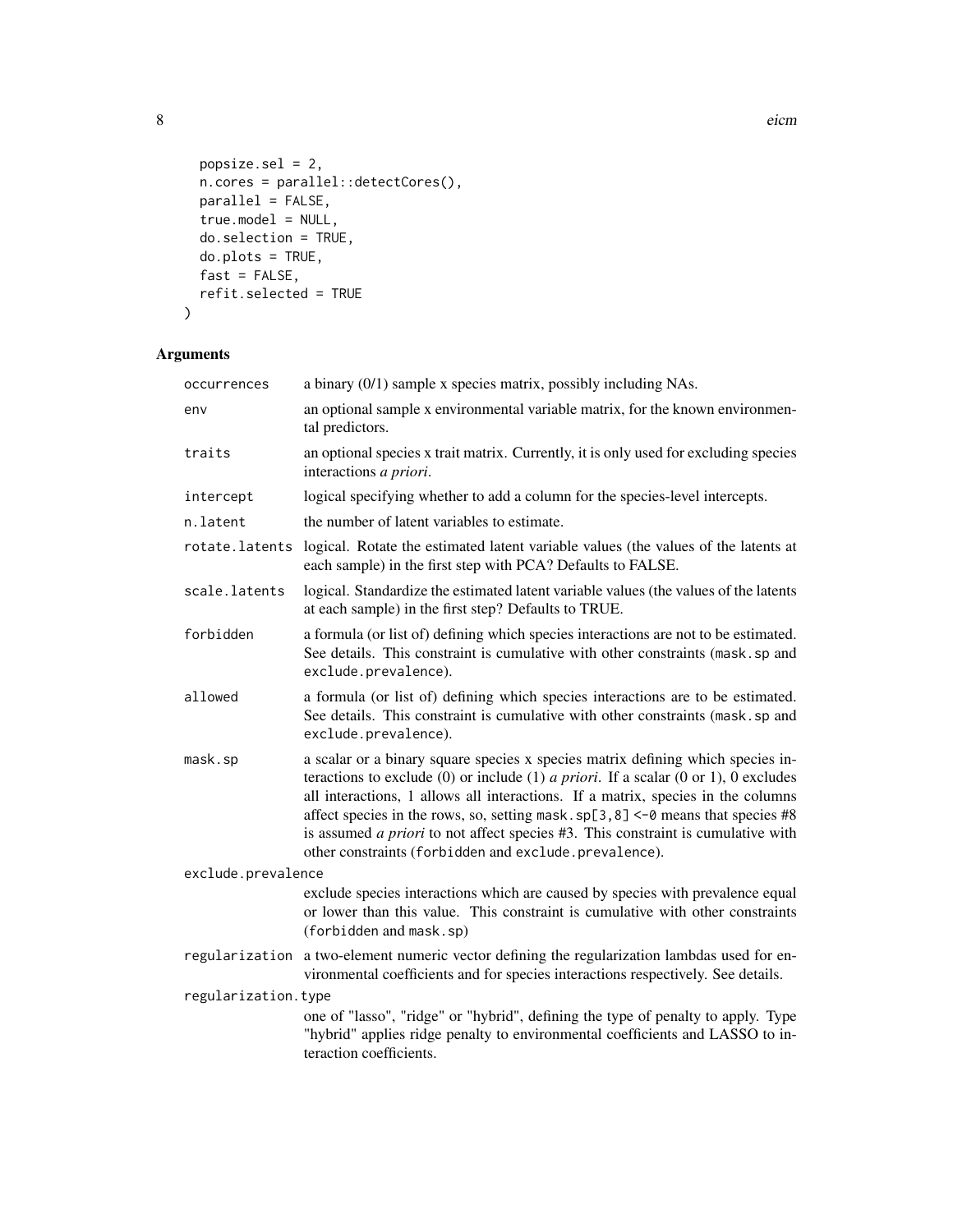<span id="page-8-0"></span>

| penalty              | the penalty applied to the number of species interactions to include, during vari-<br>able selection.                                                                                                                    |
|----------------------|--------------------------------------------------------------------------------------------------------------------------------------------------------------------------------------------------------------------------|
| theta.threshold      |                                                                                                                                                                                                                          |
|                      | exclude species interactions (from network selection) whose preliminary coef-<br>ficient (in absolute value) is lower than this value. This exclusion criterion is<br>cumulative with the other user-defined exclusions. |
| latent.lambda        | the regularization applied to latent variables and respective coefficients when<br>estimating their values in samples.                                                                                                   |
| fit.all.with.latents |                                                                                                                                                                                                                          |
|                      | logical. Whether to use the previously estimated latent variables when estimat-<br>ing the preliminary species interactions.                                                                                             |
| popsize.sel          | the population size for the genetic algorithm, expressed as the factor to multiply<br>by the recommended minimum. Ignored if do. selection=FALSE.                                                                        |
| n.cores              | the number of CPU cores to use in the variable selection stage and in the opti-<br>mization.                                                                                                                             |
| parallel             | logical. Whether to use optimParallel during optimizations instead of optim.                                                                                                                                             |
| true.model           | for validation purposes only: the true model that has generated the data, to which<br>the estimated coefficients will be compared in each selection algorithm iteration.                                                 |
| do.selection         | logical. Conduct the variable selection stage, over species interaction network<br>topology?                                                                                                                             |
| do.plots             | logical. Plot diagnostic and trace plots?                                                                                                                                                                                |
| fast                 | a logical defining whether to do a fast - but less accurate - estimation, or a normal<br>estimation.                                                                                                                     |
| refit.selected       | logical. Refit with exact estimates the best model after network selection? Note<br>that, for performance reasons, the models fit during the network selection stage<br>use an approximate likelihood.                   |

#### Details

An Explicit Interaction Community Model (EICM) is a simultaneous equation linear model in which each species model integrates all the other species as predictors, along with measured and latent variables.

This is the main function for fitting EICM models, and is preferred over using [eicm.fit](#page-10-1) directly.

This function conducts the fitting and network topology selection workflow, which includes three stages: 1) estimate latent variable values; 2) make preliminary estimates for species interactions; 3) conduct network topology selection over a reduced model (based on the preliminary estimates).

The selection stage is optional. If not conducted, the species interactions are estimated (all or a subset according to the user-provided constraints), but not selected. See vignette("eicm") for commented examples on a priori excluding interactions.

Missing data in the response matrix is allowed.

#### Value

A eicm.list with the following components: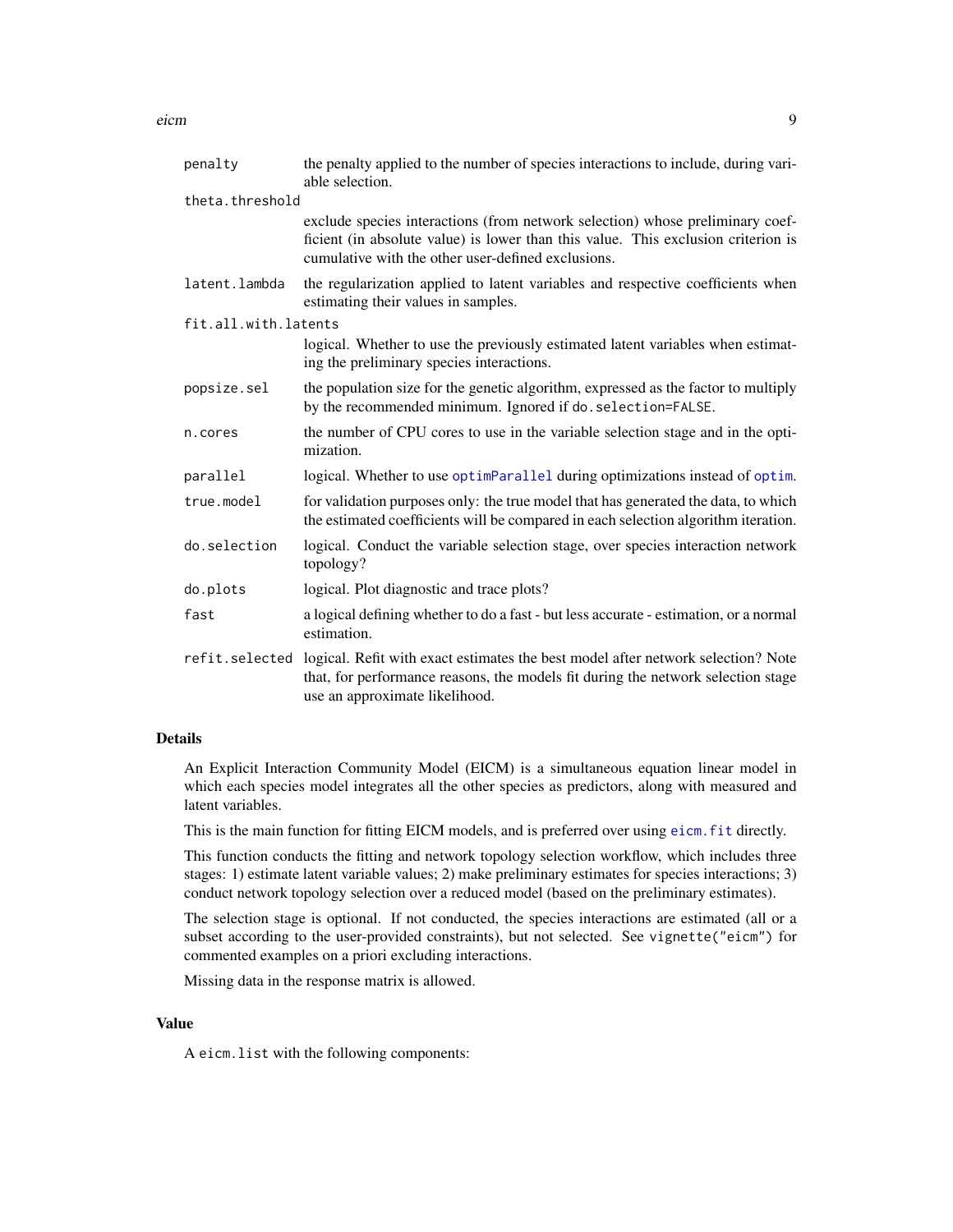<span id="page-9-0"></span>true.model: a copy of the true.model argument.

latents.only: the model with only the latent variables estimated.

fitted.model the model with only the species interactions estimated.

selected.model: the final model with all coefficients estimated, after network topology selection. This is the "best" model given the selection criterion (which depends on regularization and penalty.

When accessing the results, remember to pick the model you want (usually, selected.model). [plot](#page-0-0) automatically picks selected.model or, if NULL, fitted.model.

#### See Also

[eicm-package](#page-1-1), [eicm.fit](#page-10-1), [plot.eicm](#page-17-1)

#### Examples

```
# This can take some time to run
# Load the included parameterized model
data(truemodel)
# make one realization of the model
occurrences <- predict(truemodel, nrepetitions=1)
```
# refer to the vignette for a more detailed explanation

```
# Fit and select a model with 2 latent variables to be estimated and all
# interactions possible
m <- eicm(occurrences, n.latent=2, penalty=4, theta.threshold=0.5, n.cores=2)
```
plot(m)

eicm.data *Define a data object for a EICM model*

#### Description

Constructs a EICM data object for prediction. The data object contains all data matrices that may be needed for prediction. Usually, you don't need to invoke this function directly, use as eicm instead.

```
eicm.data(occurrences = NULL, env = NULL, traits = NULL, intercept = TRUE)
```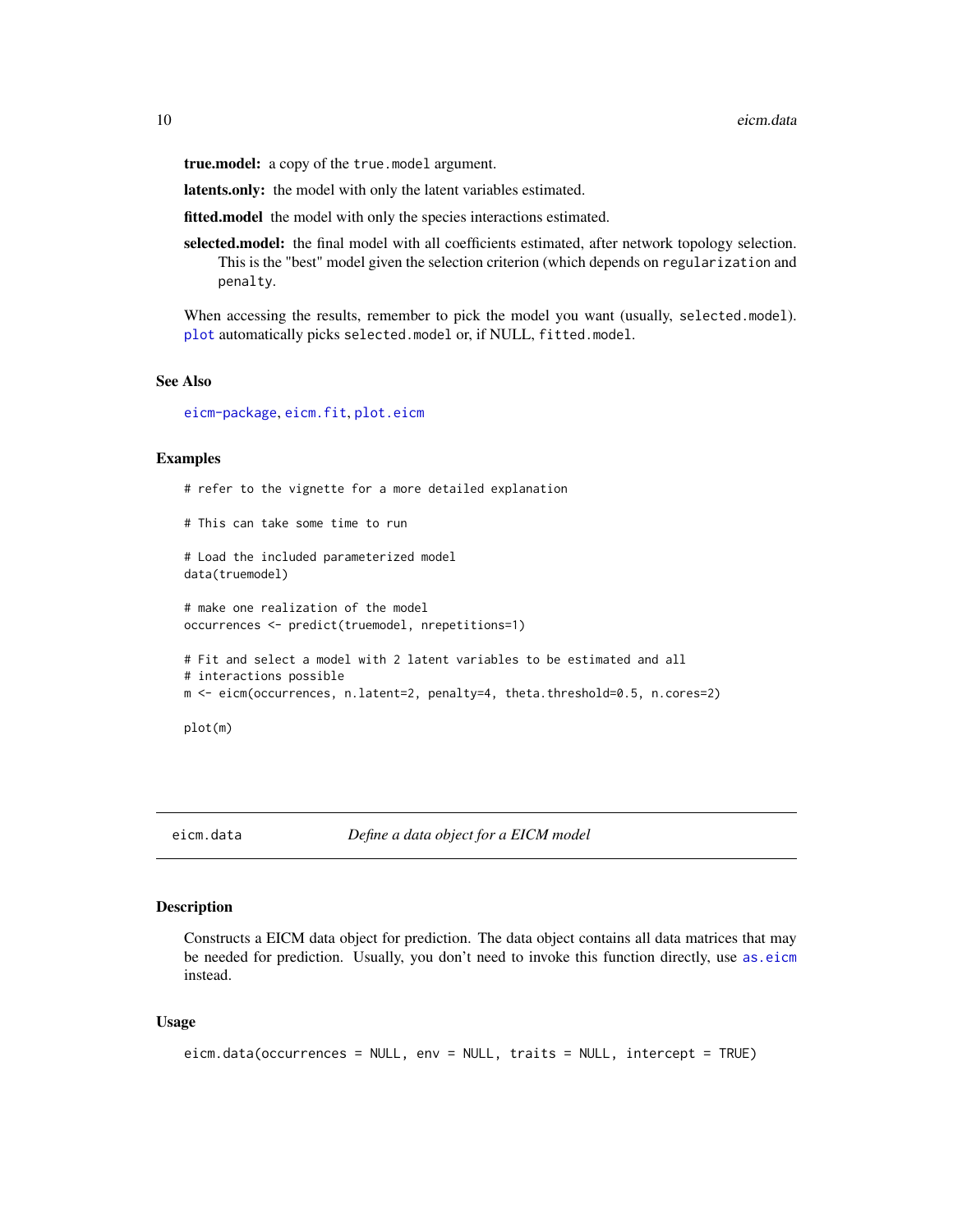#### <span id="page-10-0"></span>eicm.fit  $11$

#### Arguments

| occurrences | a binary $(0/1)$ sample x species matrix, possibly including NAs.                                                      |
|-------------|------------------------------------------------------------------------------------------------------------------------|
| env         | an optional sample x environmental variable matrix, for the known environmen-<br>tal predictors.                       |
| traits      | an optional species x trait matrix. Currently, it is only used for excluding species<br>interactions <i>a priori</i> . |
| intercept   | logical specifying whether to add a column for the species-level intercepts.                                           |

#### Value

A eicm.data object that can be used for defining a model.

#### <span id="page-10-1"></span>eicm.fit *Estimate a EICM model*

#### Description

Estimates the parameter values of a EICM model from the provided observation data. This is the low-level estimation function. Users should use [eicm](#page-6-1) instead, particularly if estimating latent variables and species interactions.

```
eicm.fit(
  occurrences,
  env = NULL,
  traits = NULL,
  intercept = TRUE,
  n.latent = 0,
  forbidden = NULL,
  allowed = NULL,
  mask(sp = NULL,\text{exclude.} prevalence = 0,
  options = NULL,
  initial.values = NULL,
  regularization = c(ifelse(n.length > 0, 0.5, 0), 1),regularization.type = "hybrid",
  fast = FALSE,
  n.cores = 1,optim.method = "L-BFGS-B",
 optim.control = list(trace = 1, maxit = 10000, ndeps = 1e-04, factr = ifelse(fast,
    1e-04, 1e-06)/.Machine$double.eps)
)
```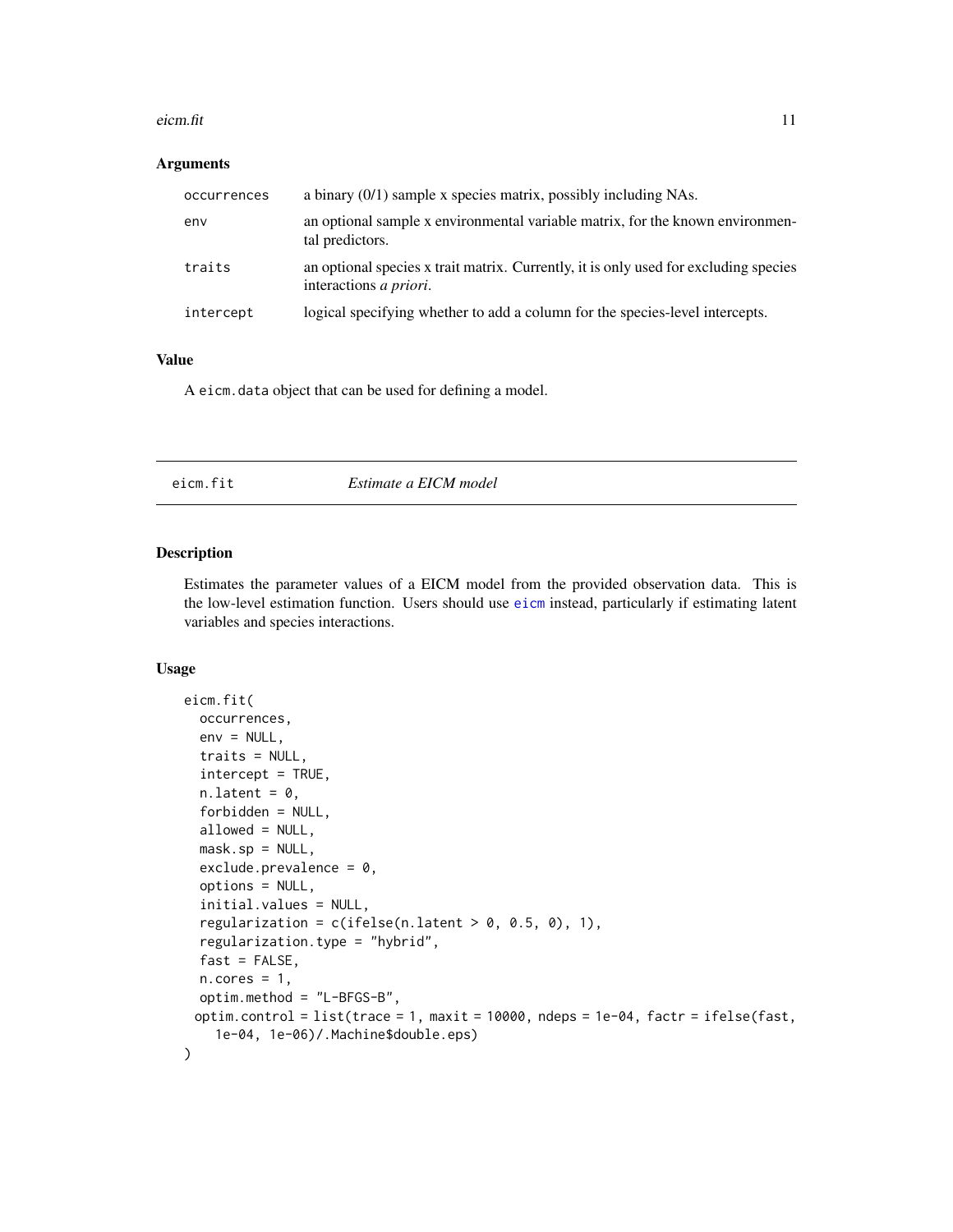| occurrences         | a binary (0/1) sample x species matrix, possibly including NAs.                                                                                                                                                                                                                                                                                                                                                                                                                                      |
|---------------------|------------------------------------------------------------------------------------------------------------------------------------------------------------------------------------------------------------------------------------------------------------------------------------------------------------------------------------------------------------------------------------------------------------------------------------------------------------------------------------------------------|
| env                 | an optional sample x environmental variable matrix, for the known environmen-<br>tal predictors.                                                                                                                                                                                                                                                                                                                                                                                                     |
| traits              | an optional species x trait matrix. Currently, it is only used for excluding species<br>interactions a priori.                                                                                                                                                                                                                                                                                                                                                                                       |
| intercept           | logical specifying whether to add a column for the species-level intercepts.                                                                                                                                                                                                                                                                                                                                                                                                                         |
| n.latent            | the number of latent variables to estimate.                                                                                                                                                                                                                                                                                                                                                                                                                                                          |
| forbidden           | a formula (or list of) defining which species interactions are not to be estimated.<br>See details. This constraint is cumulative with other constraints (mask.sp and<br>exclude.prevalence).                                                                                                                                                                                                                                                                                                        |
| allowed             | a formula (or list of) defining which species interactions are to be estimated.<br>See details. This constraint is cumulative with other constraints (mask.sp and<br>exclude.prevalence).                                                                                                                                                                                                                                                                                                            |
| mask.sp             | a scalar or a binary square species x species matrix defining which species in-<br>teractions to exclude (0) or include (1) a priori. If a scalar (0 or 1), 0 excludes<br>all interactions, 1 allows all interactions. If a matrix, species in the columns<br>affect species in the rows, so, setting mask.sp $[3, 8]$ <-0 means that species #8<br>is assumed <i>a priori</i> to not affect species #3. This constraint is cumulative with<br>other constraints (forbidden and exclude.prevalence). |
| exclude.prevalence  |                                                                                                                                                                                                                                                                                                                                                                                                                                                                                                      |
|                     | exclude species interactions which are caused by species with prevalence equal<br>or lower than this value. This constraint is cumulative with other constraints<br>(forbidden and mask.sp)                                                                                                                                                                                                                                                                                                          |
| options             | a eicm. options object defining options for fitting. Usually not needed, use<br>forbidden, mask.sp and exclude.prevalence instead.                                                                                                                                                                                                                                                                                                                                                                   |
|                     | initial. values the starting values for all parameters. Used only for speeding up fitting when<br>there are previous estimates available.                                                                                                                                                                                                                                                                                                                                                            |
|                     | regularization a two-element numeric vector defining the regularization lambdas used for en-<br>vironmental coefficients and for species interactions respectively. See details.                                                                                                                                                                                                                                                                                                                     |
| regularization.type |                                                                                                                                                                                                                                                                                                                                                                                                                                                                                                      |
|                     | one of "lasso", "ridge" or "hybrid", defining the type of penalty to apply. Type<br>"hybrid" applies ridge penalty to environmental coefficients and LASSO to in-<br>teraction coefficients.                                                                                                                                                                                                                                                                                                         |
| fast                | a logical defining whether to do a fast - but less accurate - estimation, or a normal<br>estimation.                                                                                                                                                                                                                                                                                                                                                                                                 |
| n.cores             | the number of CPU cores to use in the L-BFGS-B optimization. This may be<br>reduced to prevent excessive memory usage.                                                                                                                                                                                                                                                                                                                                                                               |
| optim.method        | the optimization function to use. Should be set to the default.                                                                                                                                                                                                                                                                                                                                                                                                                                      |
| optim.control       | the optimization parameters to use. Should be set to the defaults.                                                                                                                                                                                                                                                                                                                                                                                                                                   |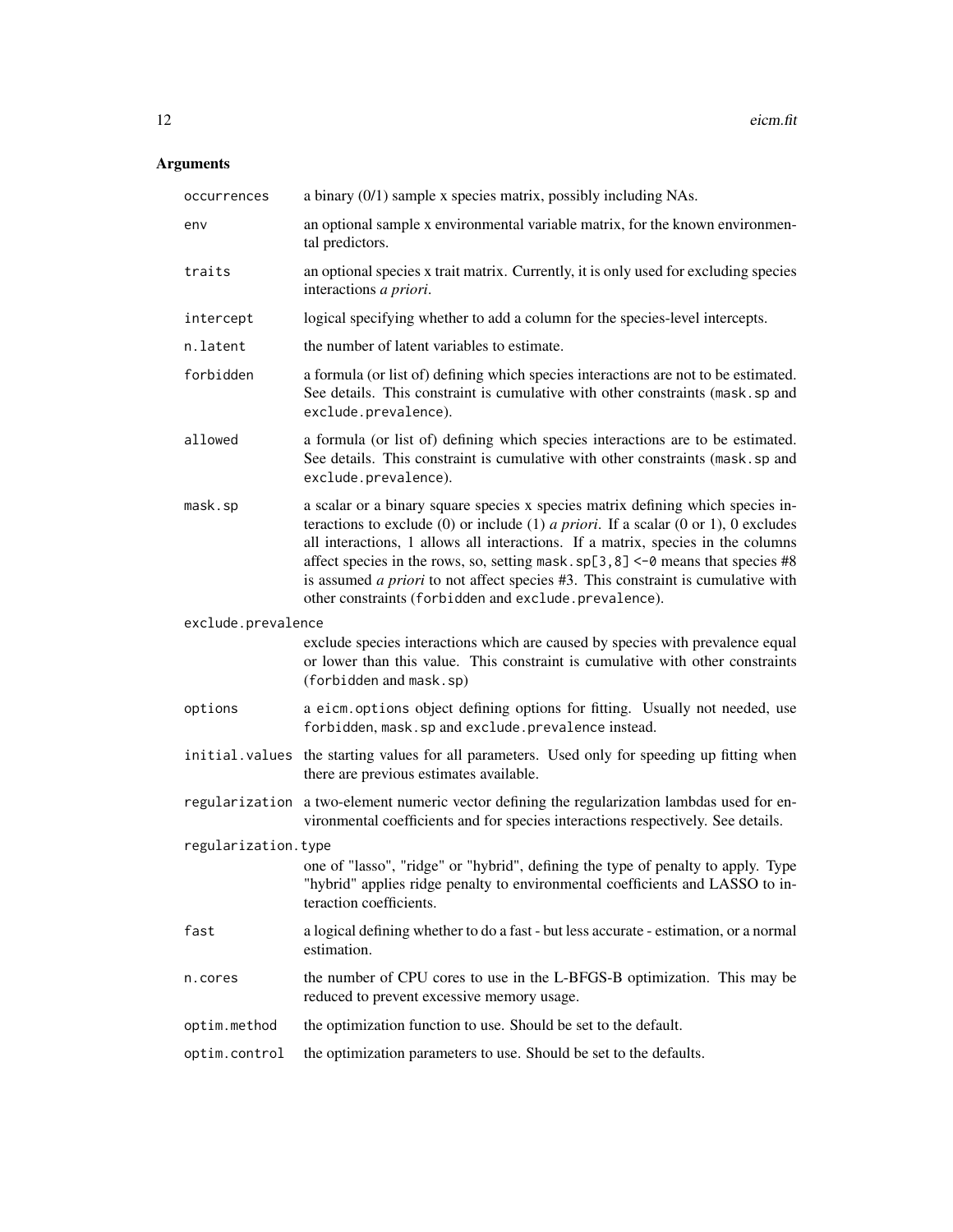#### <span id="page-12-0"></span> $e^{i c m \cdot f t}$  13

#### Details

By default, all species interactions are estimated. Uers can control which species interactions are to be estimated with the arguments forbidden, mask.sp and exclude.prevalence, which place cumulative restrictions on which interactions to estimate. See vignette("eicm") for commented examples.

#### Value

A fitted eicm object.

#### Note

If estimating latent variables and species interactions, use [eicm](#page-6-1) instead.

#### See Also

[eicm](#page-6-1), [confint.eicm](#page-5-1), [plot.eicm](#page-17-1)

#### Examples

```
# Simulate some random occurrence data
nenv <-2nsp <- 10
nsamples <- 200
env <- matrix(rnorm(nenv * nsamples), ncol=nenv, nrow=nsamples)
env.coefs \leq matrix(runif((nenv + 1) * nsp, -4, 4), nrow=nsp)
sp.coefs <- matrix(0, nrow=nsp, ncol=nsp)
sp.coefs[3, 5] <- 3
sp.coefs[4, 8] <- 2
# Define a true model
truemodel <- as.eicm(env=env, env.coefs=env.coefs, sp.coefs=sp.coefs)
# realize the model
simulated.data <- predict(truemodel, nrepetitions=1)
# fit the model without species interactions
fittedNoInt <- eicm.fit(simulated.data, env, mask.sp=0)
# fit the model with all species interactions
fittedInt <- eicm.fit(simulated.data, env, mask.sp=1)
# compute confidence intervals for all parameters
fittedInt <- confint(fittedInt, ncores=2)
# plot estimated parameters and confidence intervals
plot(fittedInt, type="confint", truemodel=truemodel)
```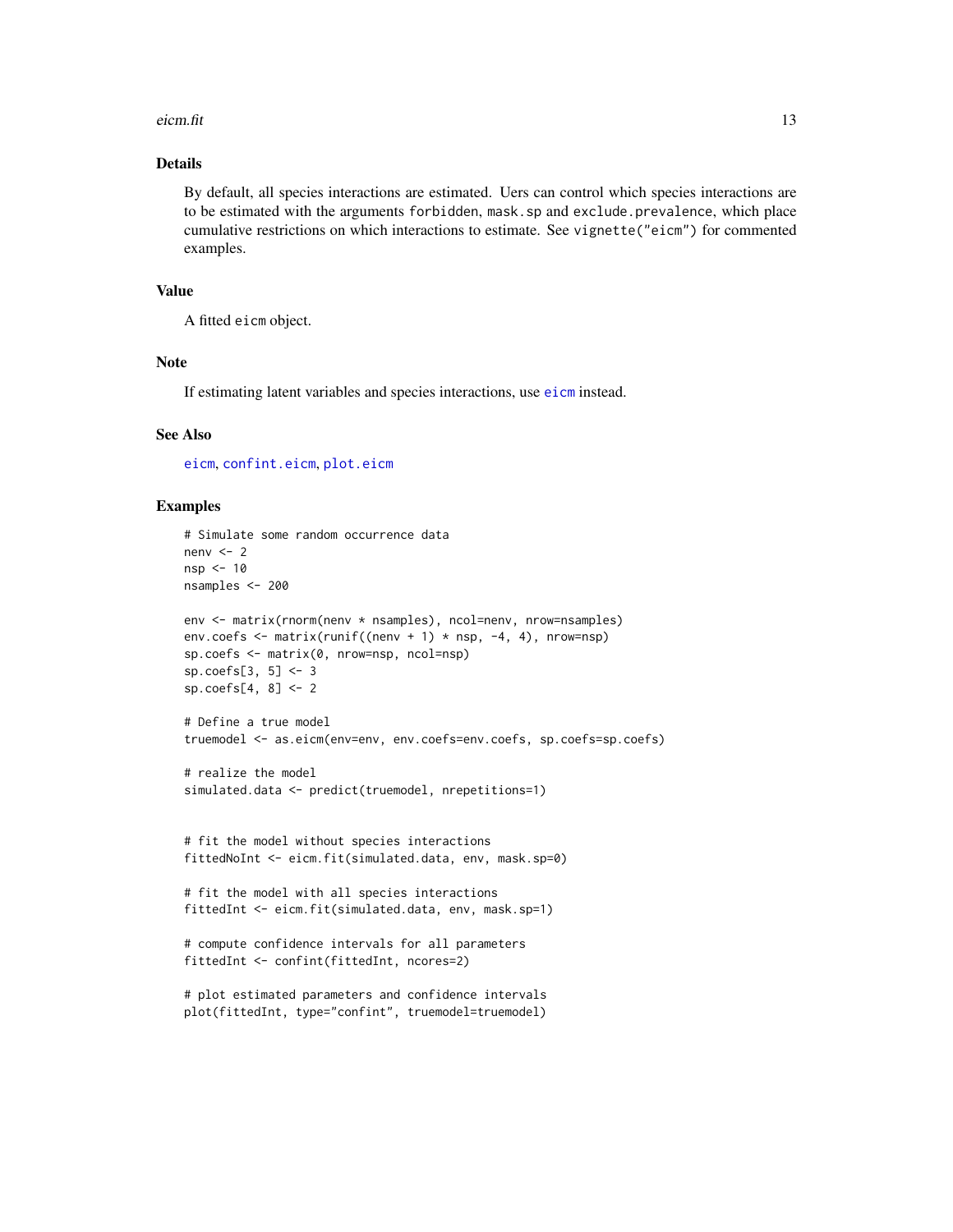<span id="page-13-0"></span>

Constructs a EICM model object for prediction. The model object contains all coefficient matrices that may be needed for prediction. Usually, you don't need to invoke this function directly, use [as.eicm](#page-2-1) instead.

#### Usage

```
eicm.matrix(env.coefs, sp.coefs = NULL, latent = NULL, options = NULL)
```
#### Arguments

| env.coefs | the environmental coefficient matrix: a species x variable matrix (including in-<br>tercept).  |
|-----------|------------------------------------------------------------------------------------------------|
| sp.coefs  | the species interaction coefficient matrix: a species x species matrix, with zero<br>diagonal. |
| latent    | the values for the latent variables in each sample: a sample x latent variable<br>matrix.      |
| options   | options for the model fitting.                                                                 |

#### Details

The EICM model is a list composed of three matrices plus the fitting options:

- 1. env
- 2. sp
- 3. samples

#### Value

A eicm.matrix object that can be used for defining a model.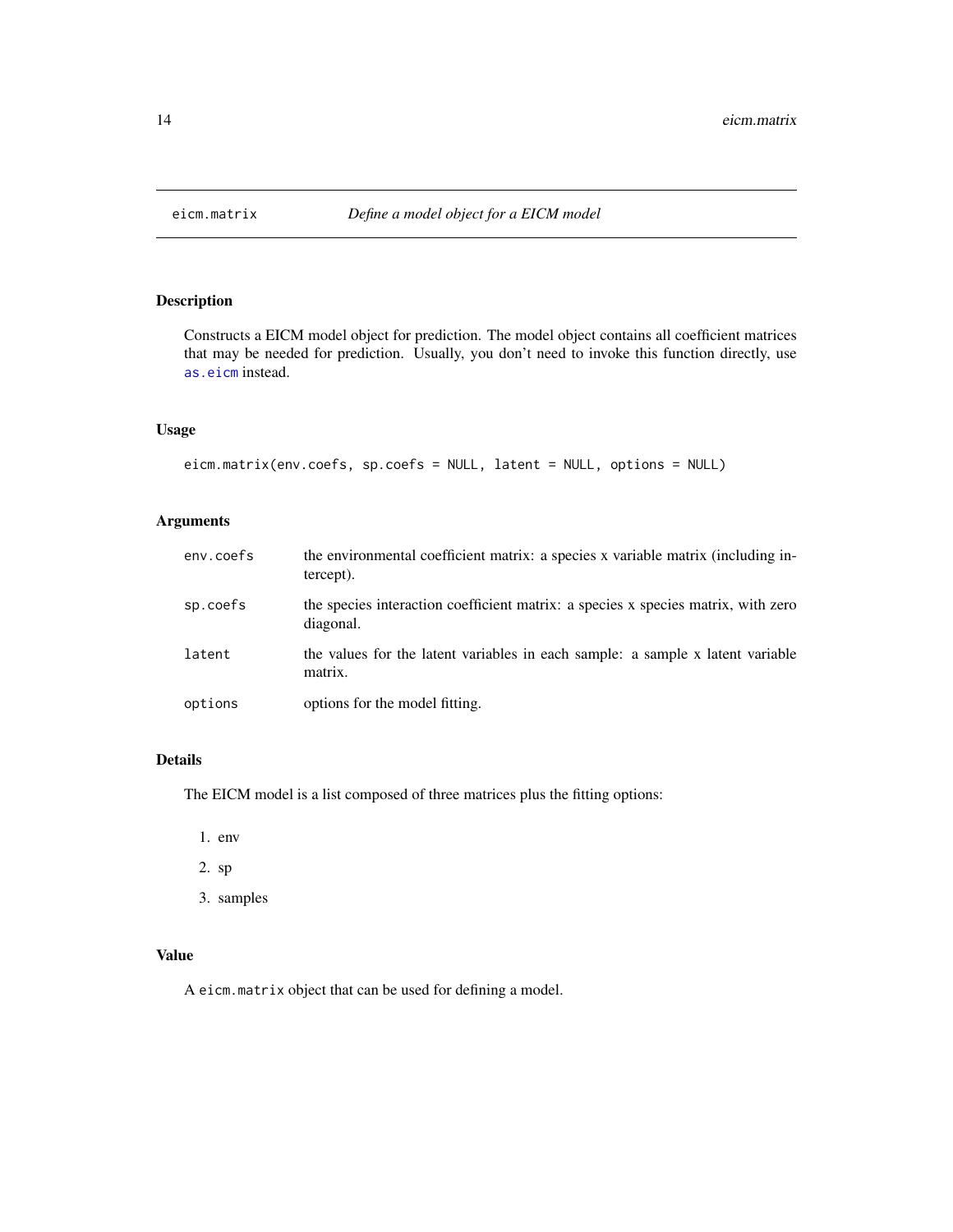<span id="page-14-0"></span>

Construct a EICM options object to inform the fitting engine. There is usually no need to use this function directly.

#### Usage

eicm.options(...)

#### **Arguments**

... a named list of options. See details.

#### Details

Possible options are currently: mask and offset. Both are lists having the same structure of an eicm.matrix object:

**\$mask** Binary matrices defining which coefficients are to be estimated in model fitting OR a scalar, constant for all coefficients. 0 or FALSE exclude the given term from estimation, i.e., fixes it at 0.

\$mask\$env environmental coefficient mask

\$mask\$sp species interaction mask

\$offset Numeric matrices defining constant terms, to be fixed and not estimated

\$offset\$env environmental coefficient offset

\$offset\$sp species interaction offset

When an offset for a term is nonzero, the respective mask element will be automatically zeroed (so it is not estimated).

#### Value

A eicm.options object with options for model fitting, currently a model mask and model offsets.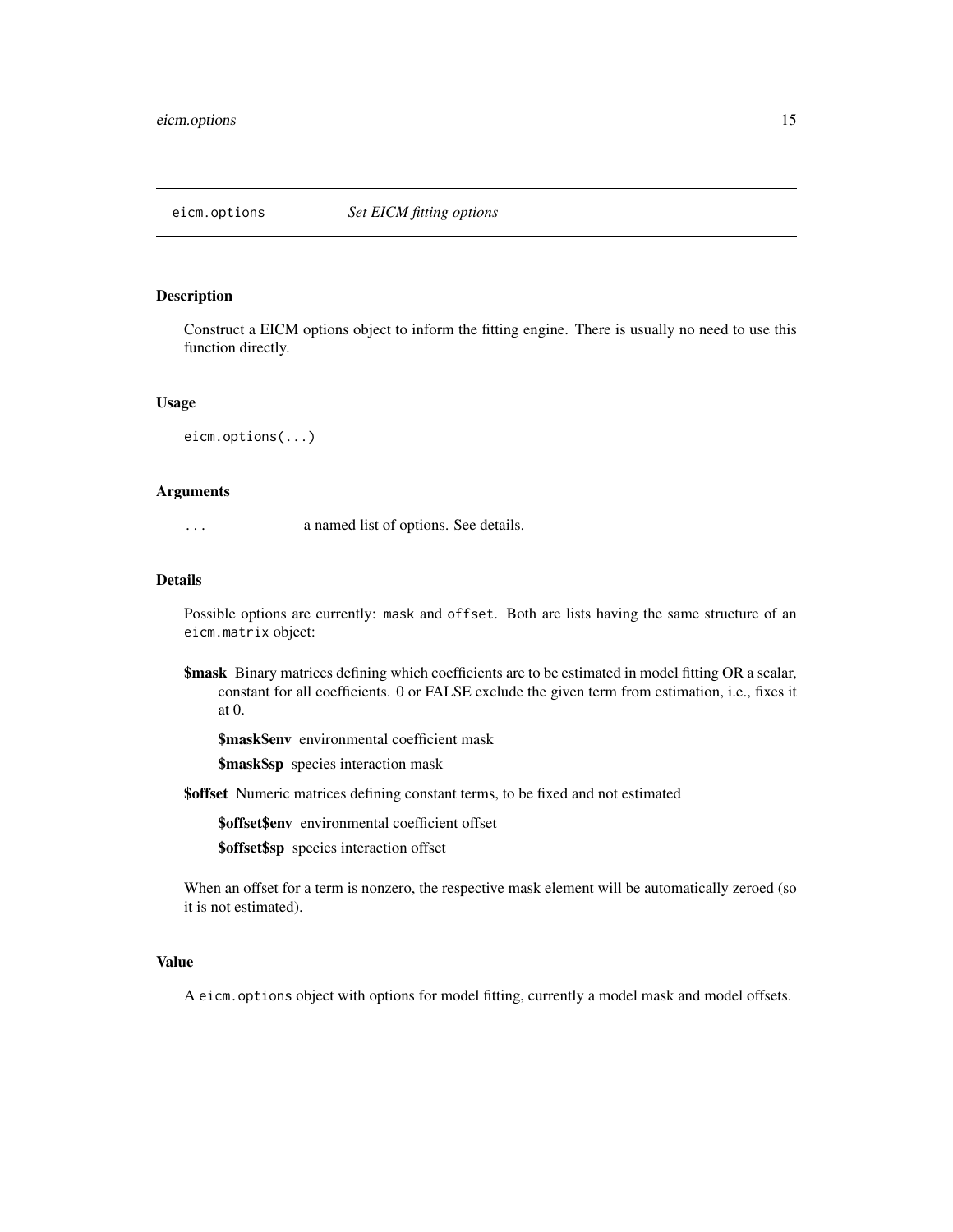<span id="page-15-0"></span>

Generates a randomly parameterized EICM model (predictors, environmental coefficients and species interactions), ensuring that communities simulated with this model have a frequency distribution that matches the given Beta distribution of frequencies as much as possible.

#### Usage

```
generateEICM(
  nspecies,
  nsamples,
  nenv,
  ninteractions,
  shape1,
  shape2,
  nbins = 10,
  nrepetitions = 5,
  shrinkage = 2,
  bounds = 10,
  swarm.size = floor((ninteractions + nspecies * (nenv + 1)) * 0.5),
  maxit.stagnate = 150
)
```

| nspecies      | the number of species to generate.                                                                                                                        |  |
|---------------|-----------------------------------------------------------------------------------------------------------------------------------------------------------|--|
| nsamples      | the number of samples to generate.                                                                                                                        |  |
| nenv          | the number of environmental predictors to generate.                                                                                                       |  |
| ninteractions | the number of species interactions to generate.                                                                                                           |  |
| shape1        | the shape 1 parameter of the Beta distribution.                                                                                                           |  |
| shape2        | the shape2 parameter of the Beta distribution.                                                                                                            |  |
| nbins         | the number of histogram bins for comparing distributions.                                                                                                 |  |
| nrepetitions  | the number of times to realize a model candidate to average their distributions.                                                                          |  |
| shrinkage     | the shrinkage factor for generated coefficients, when computing fitness criterion.<br>Ensures that the generated coefficients remain at plausible values. |  |
| bounds        | the allowed range for the coefficients c(-bounds, +bounds).                                                                                               |  |
| swarm.size    | the swarm size of the particle swarm optimization.                                                                                                        |  |
|               | maxit.stagnate the number of iterations without improvement until the optimization stops.                                                                 |  |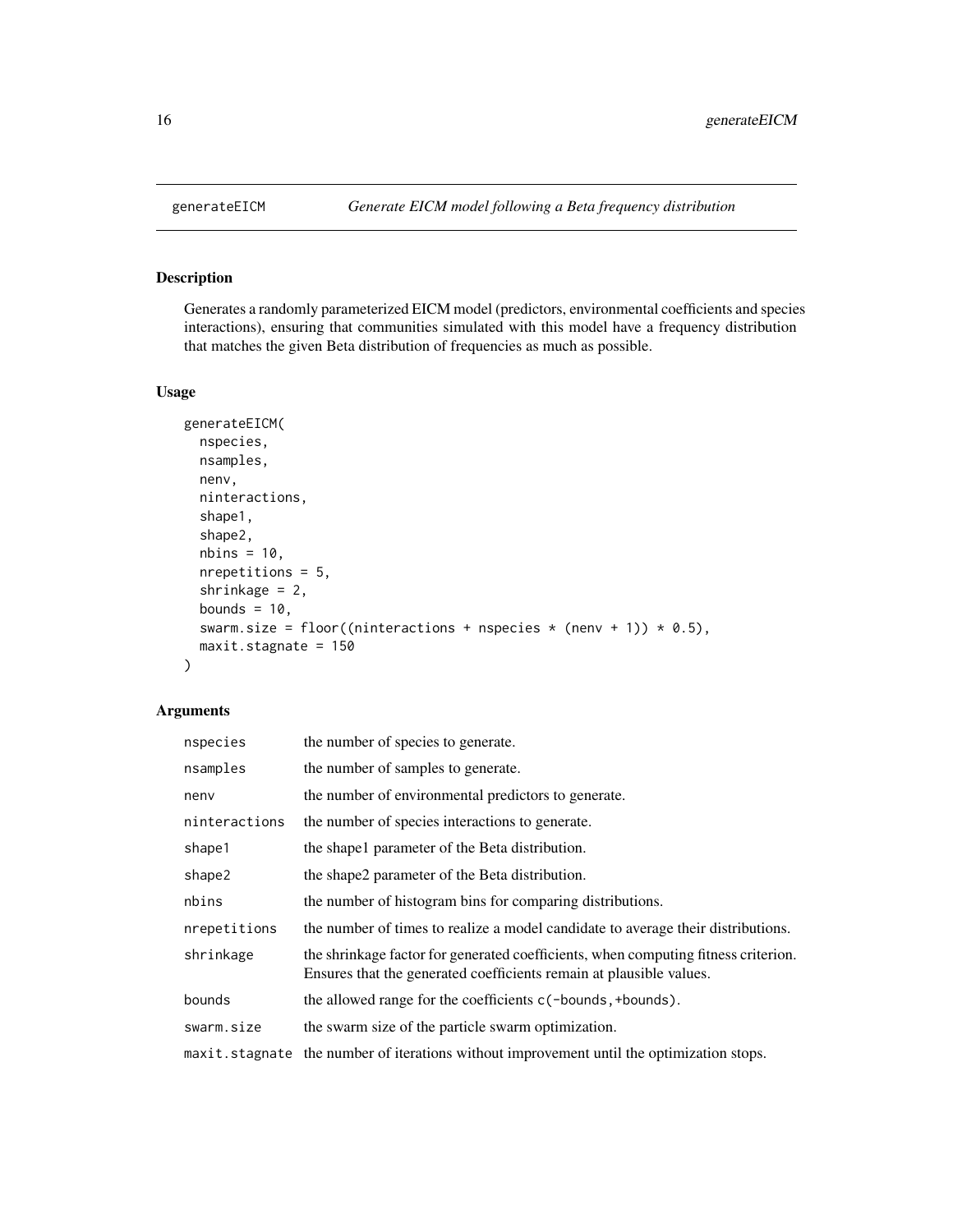#### <span id="page-16-0"></span>logLik.eicm 17

#### Details

This function is useful for generating a realistic random model for simulation, i.e. a model that, when simulated, will yield species communities with a distribution of frequencies akin of real communities: with most species being rare. The generated coefficients are not assumed to follow any distribution, but are optionally shrinked so that their values will remain "decent". The values of the environmental predictors are drawn from a gaussian distribution.

#### Value

A EICM model of class eicm

#### Examples

```
# Generate model with 32 species, 30 species interactions and 2 environmental predictors
# for 500 samples with a frequency distribution following a Beta(1.5, 3)
model <- generateEICM(nspecies=32, nsamples=500, nenv=2, ninteractions=30,
 shape1=1.5, shape2=3)
# make one realization
data <- predict(model, nrepetitions=1)
# plot frequency histogram: should follow a Beta distribution.
hist(apply(data, 2, sum) / nrow(data), breaks=seq(0, 1, by=0.1), xlim=c(0, 1),
 main="Frequency distribution of one realization", xlab="Frequency in samples",
 ylab="Number of species")
```
logLik.eicm *EICM (penalized) log-likelihood*

#### Description

Compute the (penalized) log-likelihood of the data matrix included in the EICM model, or the log-likelihood of a new occurrence data matrix given the model.

#### Usage

```
## S3 method for class 'eicm'
logLik(object, occurrences = NULL, allow.na = TRUE, ...)
```

| object      | a EICM model                                                                                  |
|-------------|-----------------------------------------------------------------------------------------------|
| occurrences | the occurrence data matrix. If omitted, the data matrix used to fit the model is<br>used.     |
| allow.na    | logical. Allow NAs in the occurrence matrix? If no NAs exist, it's faster to set<br>to FALSE. |
| $\cdots$    | additional argument(s) for methods.                                                           |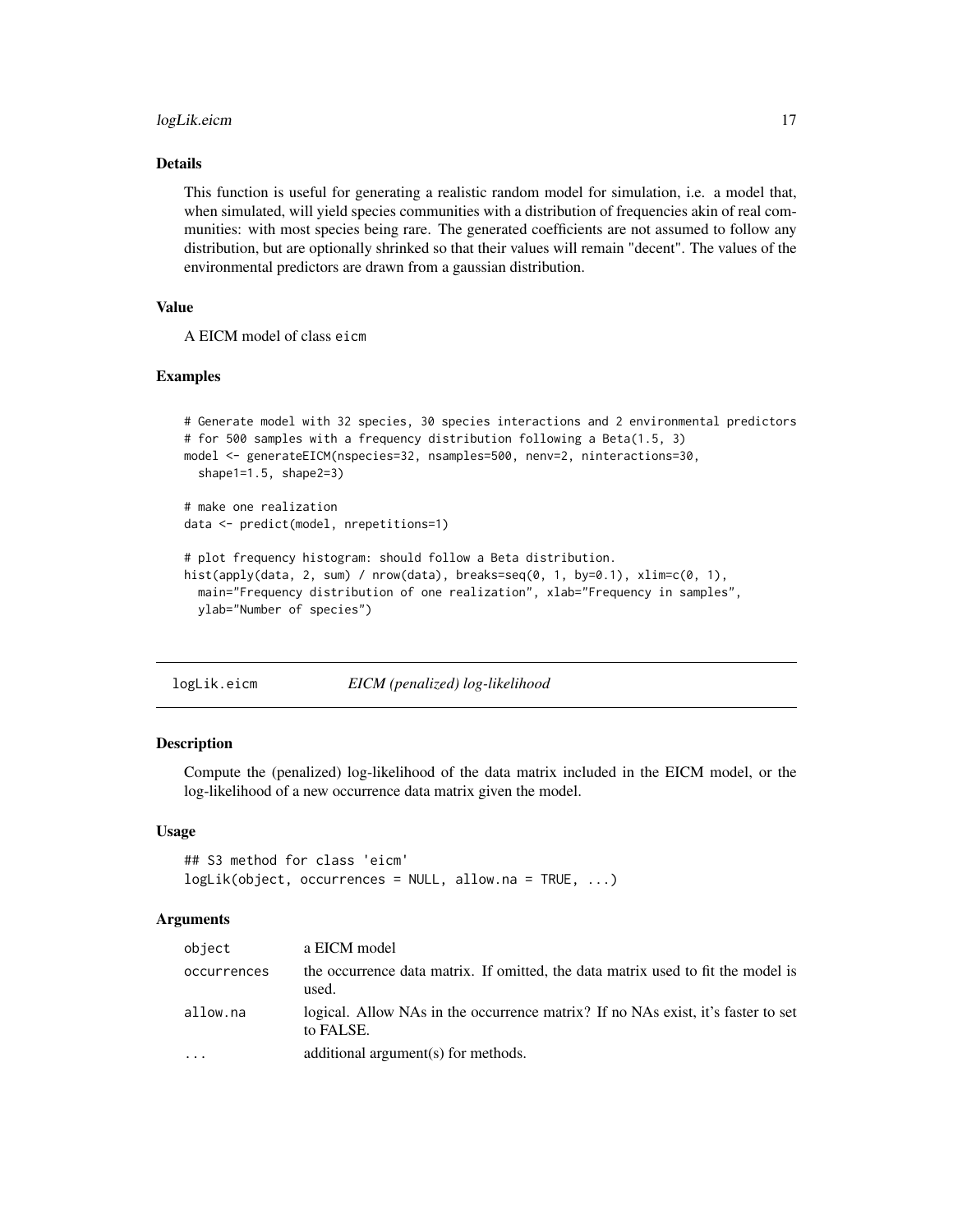<span id="page-17-0"></span>A logLik object.

plot.confint.eicm *Plot EICM estimates and confidence intervals*

#### Description

Plot EICM estimates and confidence intervals, in a dot-and-whisker plot.

#### Usage

```
## S3 method for class 'confint.eicm'
plot(x, true model = NULL, ...)
```
#### Arguments

|           | a eicm.confint object                                               |
|-----------|---------------------------------------------------------------------|
| truemodel | for validation purposes only. The true model used to simulate data. |
| $\cdots$  | other arguments passed to other functions.                          |

#### Value

NULL.

<span id="page-17-1"></span>plot.eicm *Quick plot EICM results*

#### Description

Multiple types of plots for EICM models: coefficients, network topology, confidence intervals and likelihood profiles. Allows to plot a single model or the comparison between an estimated and a true model.

```
## S3 method for class 'eicm'
plot(
  x,
  type = ifelse(is.null(true.model), "network", "coefficients"),
  true.model = NULL,
  ...
\mathcal{E}
```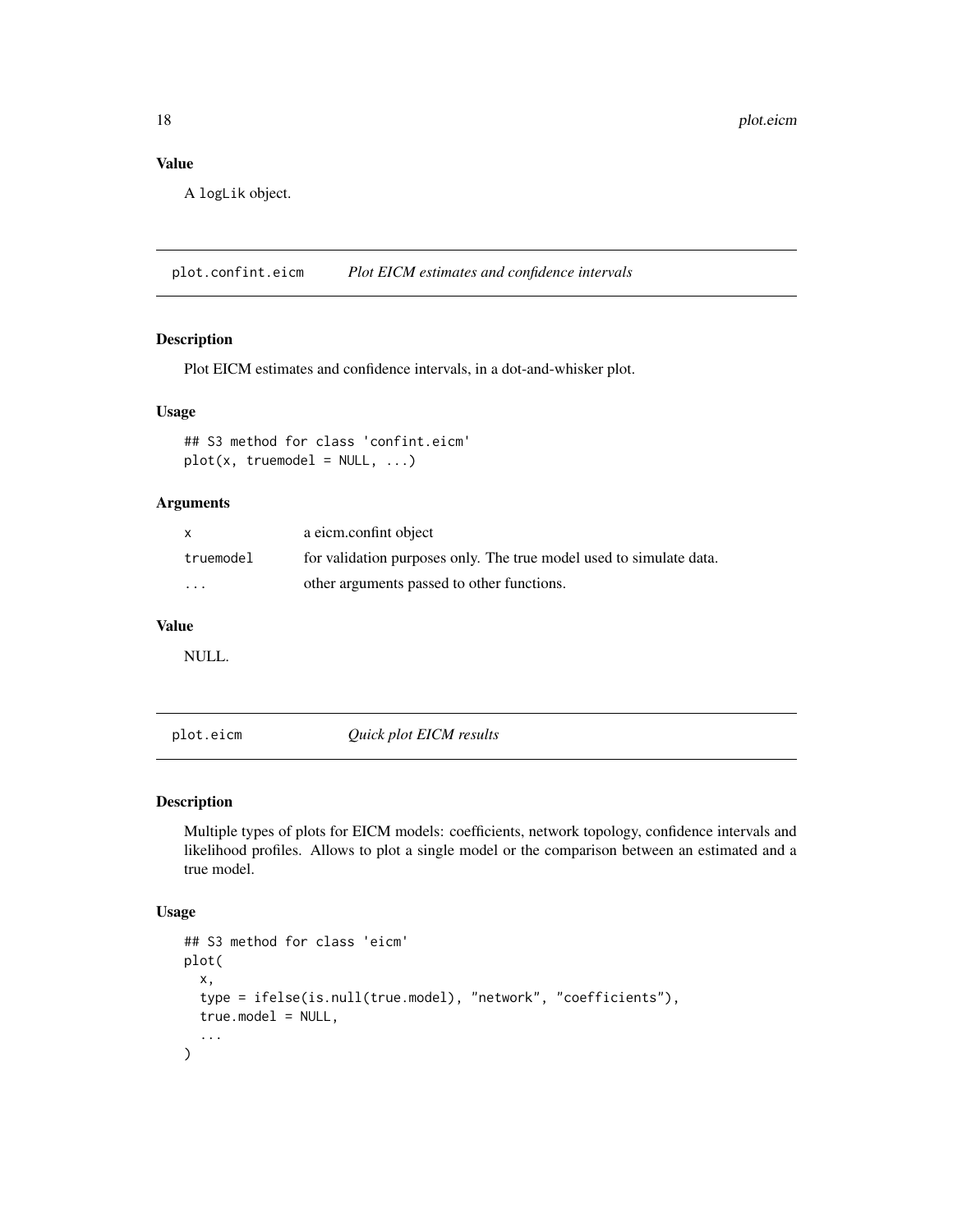#### <span id="page-18-0"></span>plot.eicm.list 19

#### **Arguments**

| $\mathsf{x}$            | a EICM model.                                                                                  |
|-------------------------|------------------------------------------------------------------------------------------------|
| type                    | character. The type of plot, one of confint, profile, network or coefficients.<br>See details. |
| true.model              | the true model to compare with (usually, the one used for simulating the data).                |
| $\cdot$ $\cdot$ $\cdot$ | further arguments to pass to coefficient ComparisonPlot or other plotting<br>functions.        |

#### Details

If no true.model is provided, type must be one of confint, profile, network.

If true.model is provided, type must be one of network or coefficients. In the latter case, see [coefficientComparisonPlot](#page-4-1) for possible options.

If  $x$  is of type [eicm](#page-6-1). list (as returned by eicm), this function first tries to plot the model after network selection, then, if it was not computed, the fitted model with the full network.

#### Value

If true.model is provided and type="coefficients", returns a named vector with accuracy statistics (invisibly). Otherwise, NULL.

#### See Also

[coefficientComparisonPlot](#page-4-1), [confint.eicm](#page-5-1)

plot.eicm.list *Quick plot EICM results*

#### Description

Multiple types of plots for EICM models: coefficients, network topology, confidence intervals and likelihood profiles. Allows to plot a single model or the comparison between an estimated and a true model.

```
## S3 method for class 'eicm.list'
plot(
  x,
  type = ifelse(is.null(true.model), "network", "coefficients"),
  true_model = NULL,...
)
```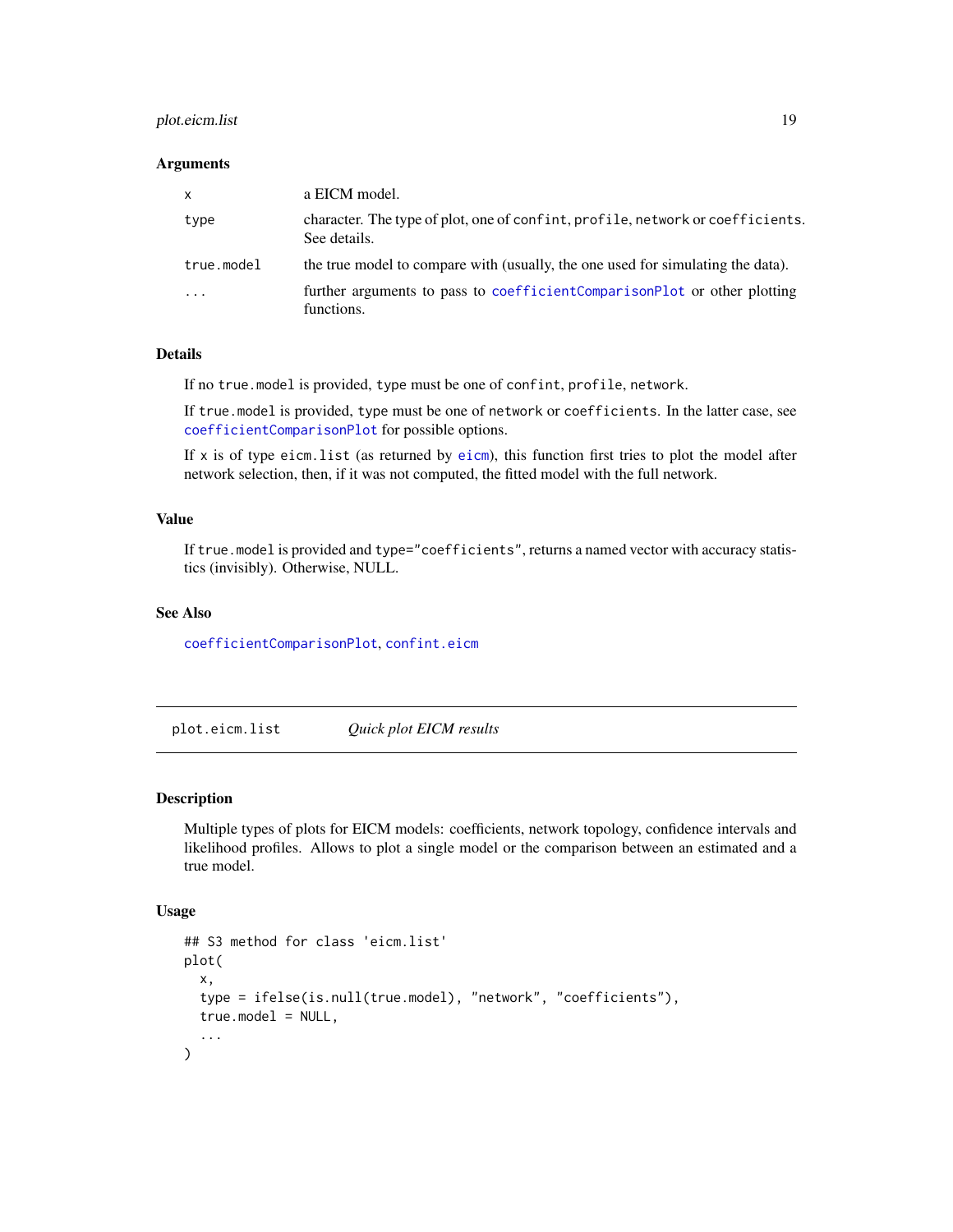#### <span id="page-19-0"></span>Arguments

| $\mathsf{x}$ | a EICM model.                                                                                  |
|--------------|------------------------------------------------------------------------------------------------|
| type         | character. The type of plot, one of confint, profile, network or coefficients.<br>See details. |
| true.model   | the true model to compare with (usually, the one used for simulating the data).                |
| $\cdot$      | further arguments to pass to coefficientComparisonPlot or other plotting<br>functions.         |

#### Details

If no true.model is provided, type must be one of confint, profile, network.

If true.model is provided, type must be one of network or coefficients. In the latter case, see [coefficientComparisonPlot](#page-4-1) for possible options.

If x is of type eicm.list (as returned by [eicm](#page-6-1)), this function first tries to plot the model after network selection, then, if it was not computed, the fitted model with the full network.

#### Value

If true.model is provided and type="coefficients", returns a named vector with accuracy statistics (invisibly). Otherwise, NULL.

#### See Also

[coefficientComparisonPlot](#page-4-1), [confint.eicm](#page-5-1)

plot.profile.eicm *Plot EICM likelihood profile*

#### Description

Plot one likelihood profile with the line representing a confidence level threshold.

#### Usage

```
## S3 method for class 'profile.eicm'
plot(x, level = 0.99, ...)
```
#### Arguments

|                         | a profile eicm object, created with profile eicm. |
|-------------------------|---------------------------------------------------|
| level                   | the significance level desired.                   |
| $\cdot$ $\cdot$ $\cdot$ | other arguments passed to other functions.        |

#### Value

NULL.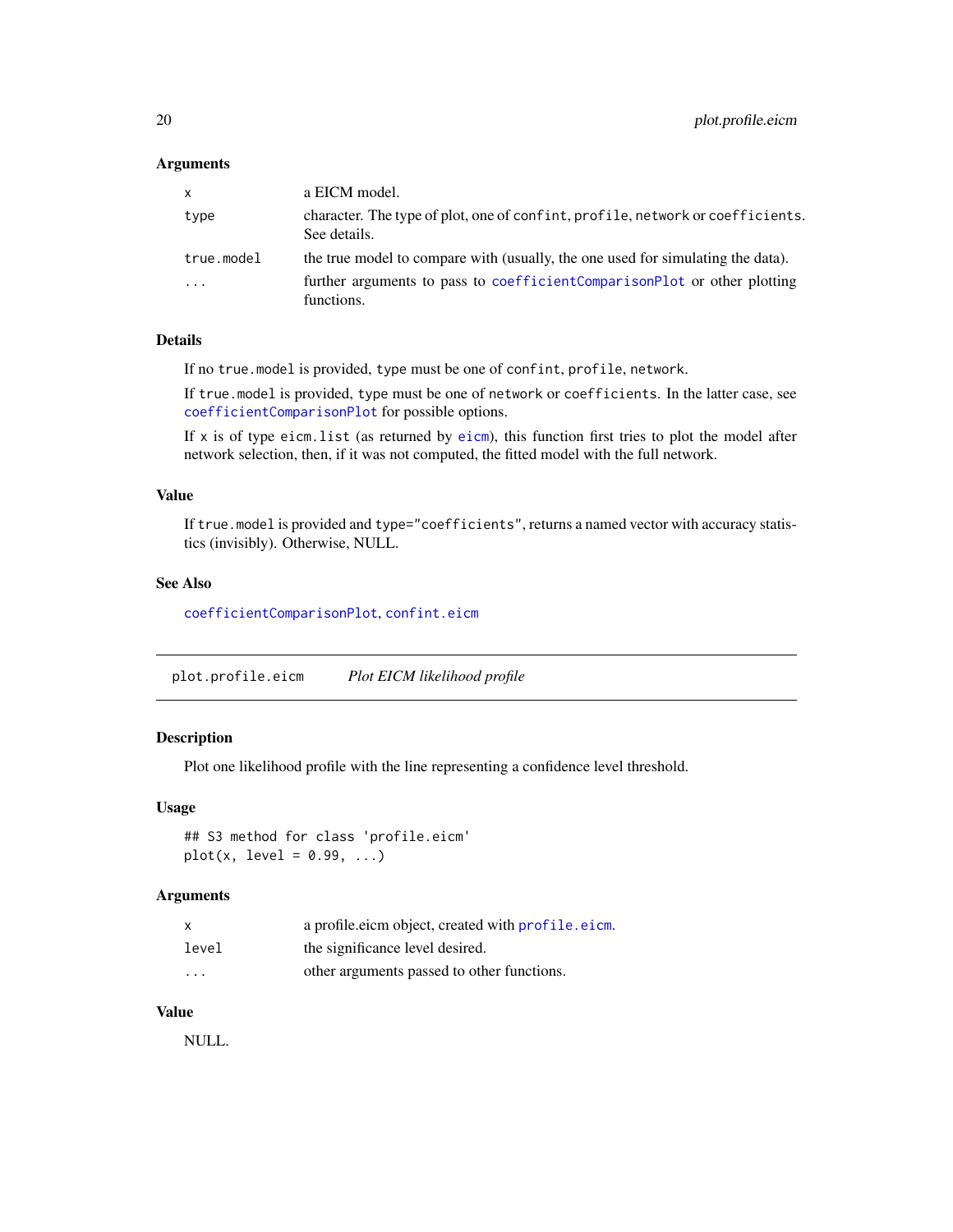<span id="page-20-1"></span><span id="page-20-0"></span>

Obtains probability predictions (conditional or unconditional) or a model realization from a parameterized EICM model.

#### Usage

```
## S3 method for class 'eicm'
predict(object, nrepetitions = 10000, newdata = NULL, ...)
```
#### Arguments

| object       | the fitted EICM model.                                                                                                                       |
|--------------|----------------------------------------------------------------------------------------------------------------------------------------------|
| nrepetitions | the number of realizations to conduct for computing probabilities. Set to 1 if<br>you only need simulated community data.                    |
| newdata      | optionally, a matrix in which to look for variables with which to predict. If<br>omitted, the original data (used to fit the model) is used. |
| $\ddots$ .   | not used.                                                                                                                                    |

#### Details

The interaction network of the model must be an **acyclic graph**. Predictions are obtained by realizing the model multiple times and averaging realizations, because there is not a closed-form expression for their calculation.

To obtain conditional predictions, include presence/absence columns with species names in newdata. Named columns for all the environmental predictors must always be included.

#### Value

A species x sample matrix with predictions. If nrepetitions=1, predictions correspond to one realization, otherwise they are probabilities.

#### Note

If the eicm was fit without regularization, unconditional predictions are numerically equal to those of simple binomial GLMs.

#### Examples

```
# Load the included parameterized model
data(truemodel)
```
# for reference, plot the species interaction network plot(truemodel, type="network")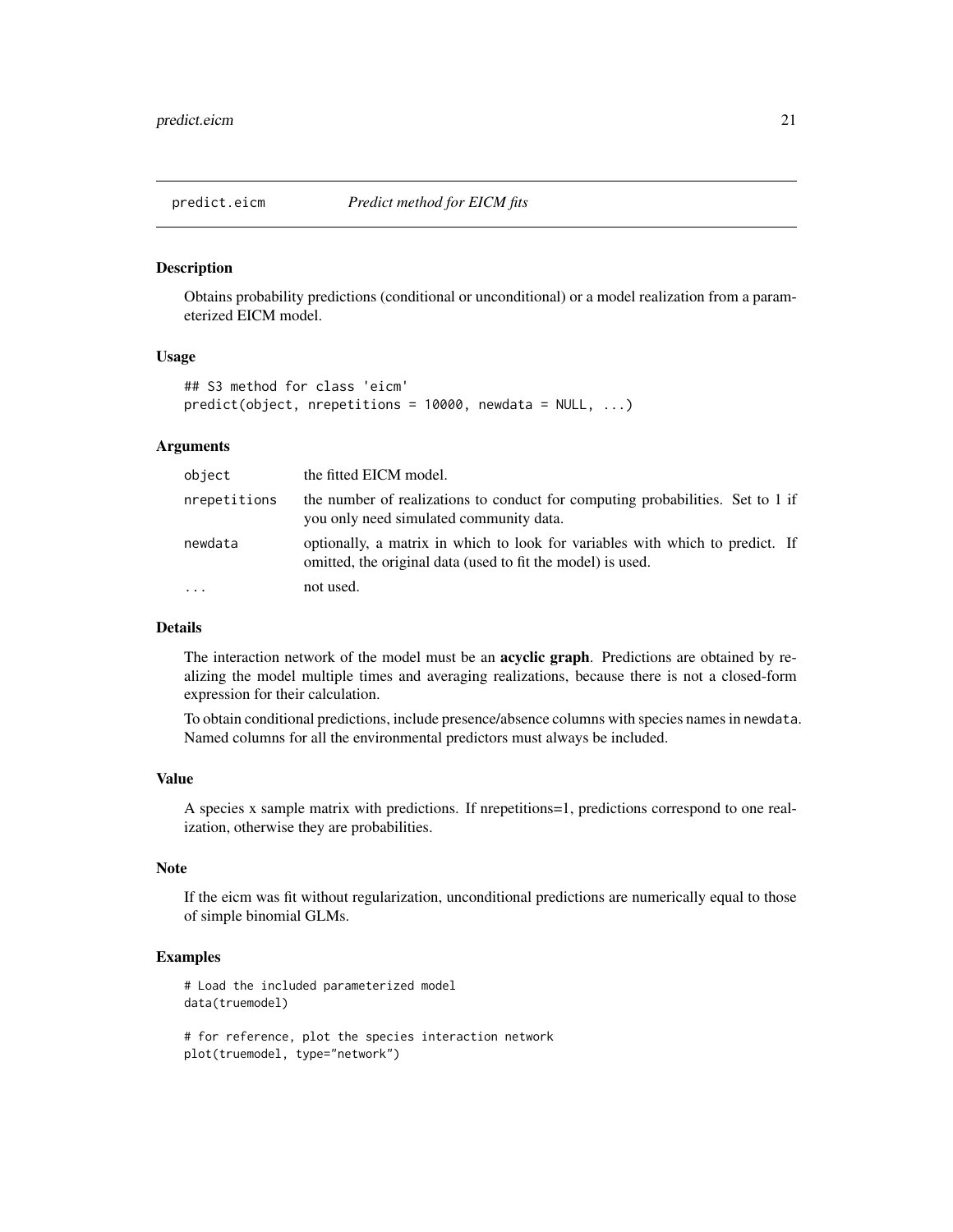```
# Unconditional predictions
# let's fix environmental predictors at 0, for simplicity.
predict(truemodel, newdata=cbind(env01=0, env02=0))
# Conditional predictions
# predict probabilities for all species conditional on the
# known presence of sp011 (compare sp014 and sp004 with the above)
predict(truemodel, newdata=cbind(env01=0, env02=0, sp011=1))
# Propagation of indirect species effects
# predict probabilities for all species conditional on the known
# absence (first line) and known presence (second line) of sp005 and sp023
predict(truemodel, newdata=cbind(env01=0, env02=0, sp012=c(0, 1), sp018=c(0, 1)), nrep=100000)
# Notice the effects on sp026 and the effect propagation to those
# species which depend on it (sp013, sp008)
# Also compare with unconditional predictions
```
print.eicm.matrix *Print EICM model matrix*

#### Description

Prints an excerpt of the EICM model coefficients.

#### Usage

```
## S3 method for class 'eicm.matrix'
print(x, \ldots)
```
#### Arguments

|          | a EICM model matrix.                |
|----------|-------------------------------------|
| $\cdots$ | additional argument(s) for methods. |

#### Value

NULL.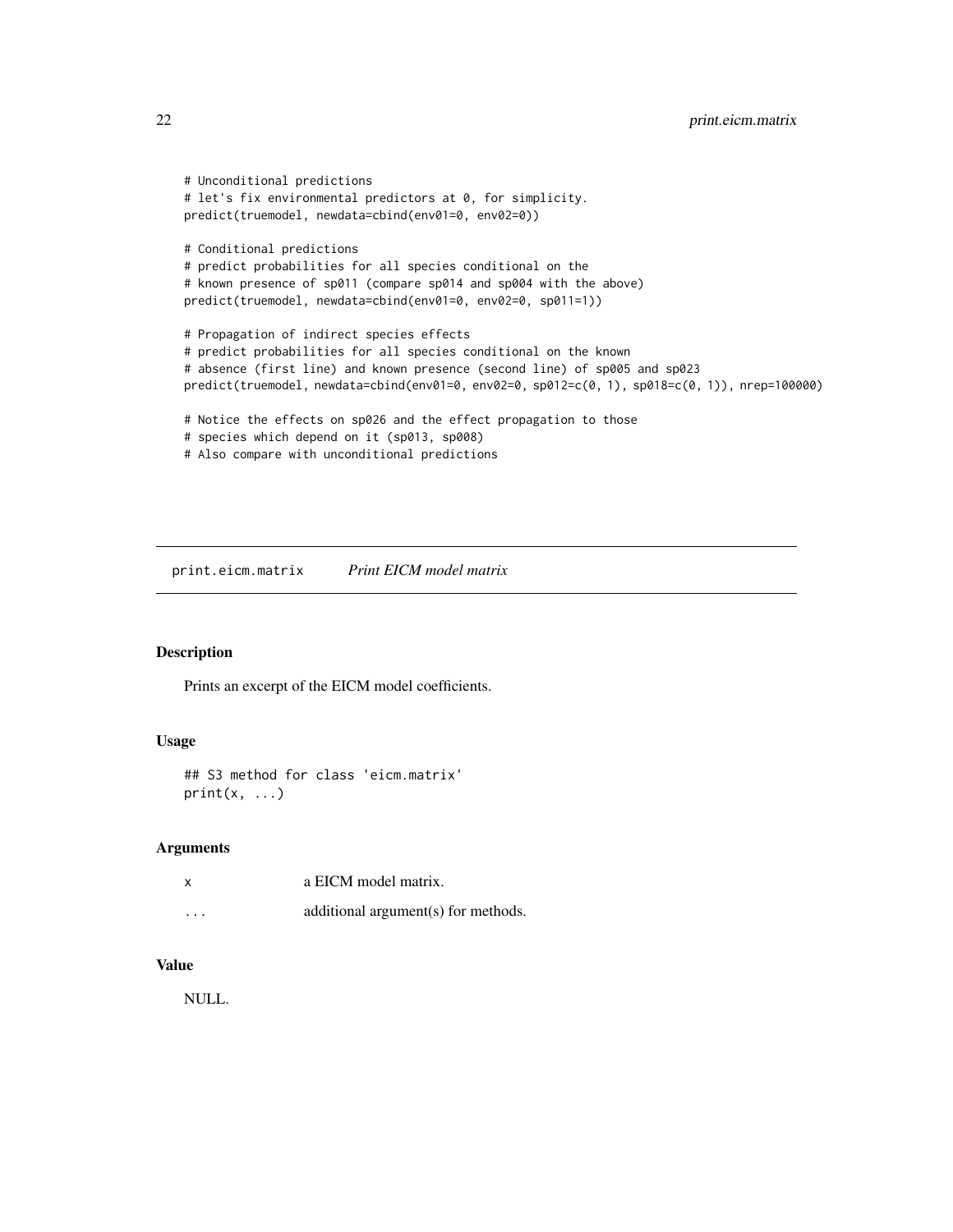<span id="page-22-1"></span><span id="page-22-0"></span>Computes the profile (penalized) likelihood for all (or only one) estimated parameters in a EICM model.

#### Usage

```
## S3 method for class 'eicm'
profile(
  fitted,
  all.pars = TRUE,
 parmatrix,
  species,
  parameter,
  step = 0.3,
  ncores = parallel::detectCores(),
  alpha = 0.01,...
\mathcal{L}
```
#### Arguments

| the fitted EICM model.                                                            |
|-----------------------------------------------------------------------------------|
| logical. Compute for all model parameters?                                        |
| if all.pars=FALSE, in which matrix is the parameter of interest, "env" or "sp"?   |
| if all.pars=FALSE, in which row of parmatrix is the parameter of interest?        |
| if all.pars=FALSE, in which column of parmatrix is the parameter of interest?     |
| the step increments/decrements at which to compute the likelihood profile points. |
| the number of CPU cores to use when computing profiles for all parameters.        |
| highest significance level that will be guaranteed for this profile.              |
| additional argument(s) for methods                                                |
|                                                                                   |

#### Details

Likelihod profiles will use the same regularization settings that were used in model fitting.

#### Value

The same model object updated with a new profile component.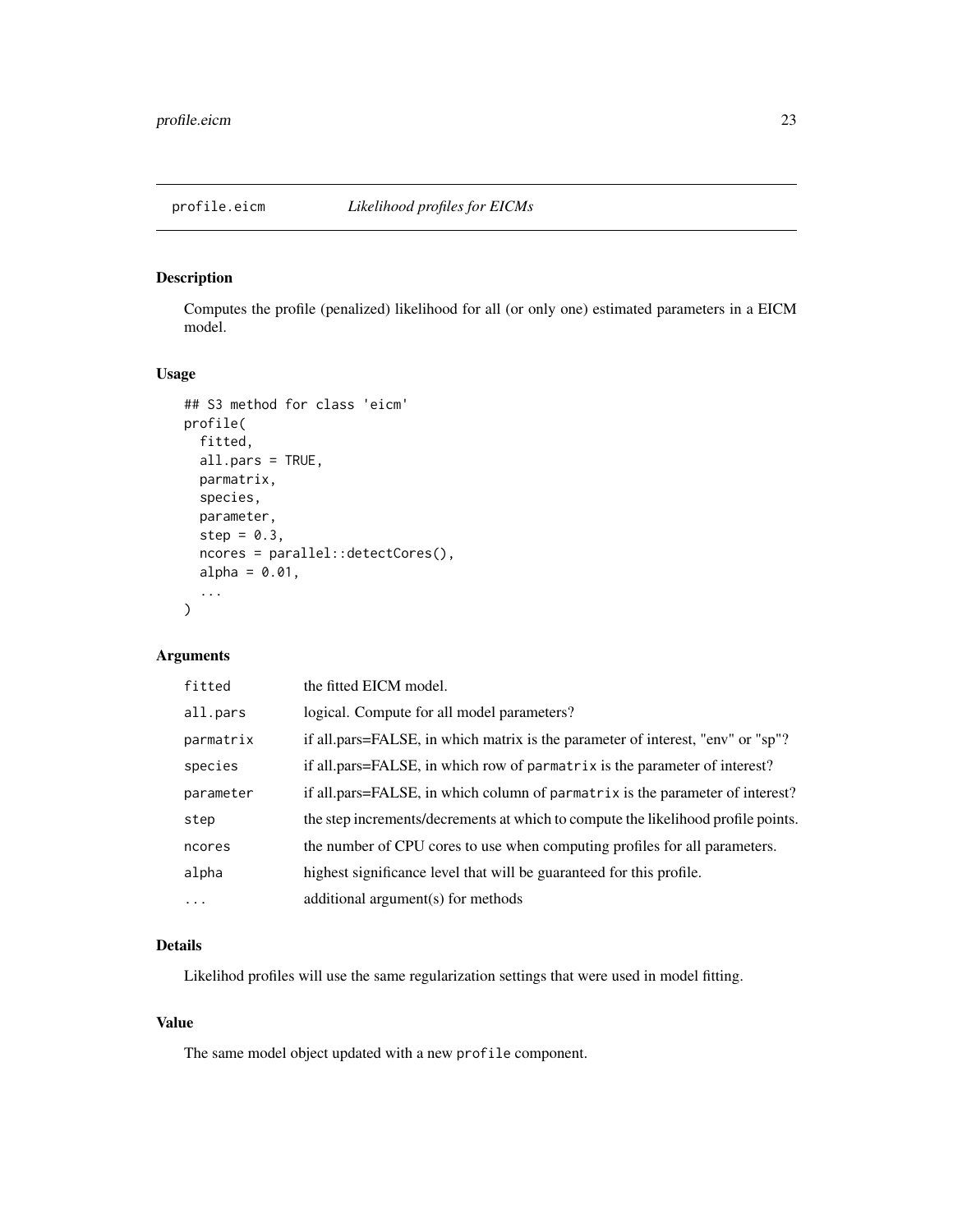#### Note

Confidence intervals should not be computed on a model whose terms have been selected.

This function is optimized for computing profiles of multiple parameters simultaneously (in parallel).

#### Examples

```
# load the included parameterized model
data(truemodel)
# realize the model
occurrences <- predict(truemodel, nrepetitions=1)
# fit the model without species interactions
fitted <- eicm(occurrences, n.latent=2, mask.sp=0, do.selection=FALSE)$fitted.model
# compute likelihood profiles for all parameters
fitted <- profile(fitted, ncores=2)
# plot the first 9 profiles
par(mfrow=c(3, 3))
dummy <- lapply(fitted$profile[1:9], plot)
```
#### truemodel *A parameterized EICM model for simulation*

#### Description

A parameterized EICM model ready for simulating communities with a frequency distribution following a Beta distribution with shape1=1.5 and shape2=3.

#### Usage

truemodel

#### Format

A 'eicm' object with 2 environmental predictors in 400 samples, 32 species and 30 species interactions.

#### Details

The model was generated with the command:

truemodel <-generateEICM(32,400,2,30,shape1=1.5,shape2=3)

<span id="page-23-0"></span>